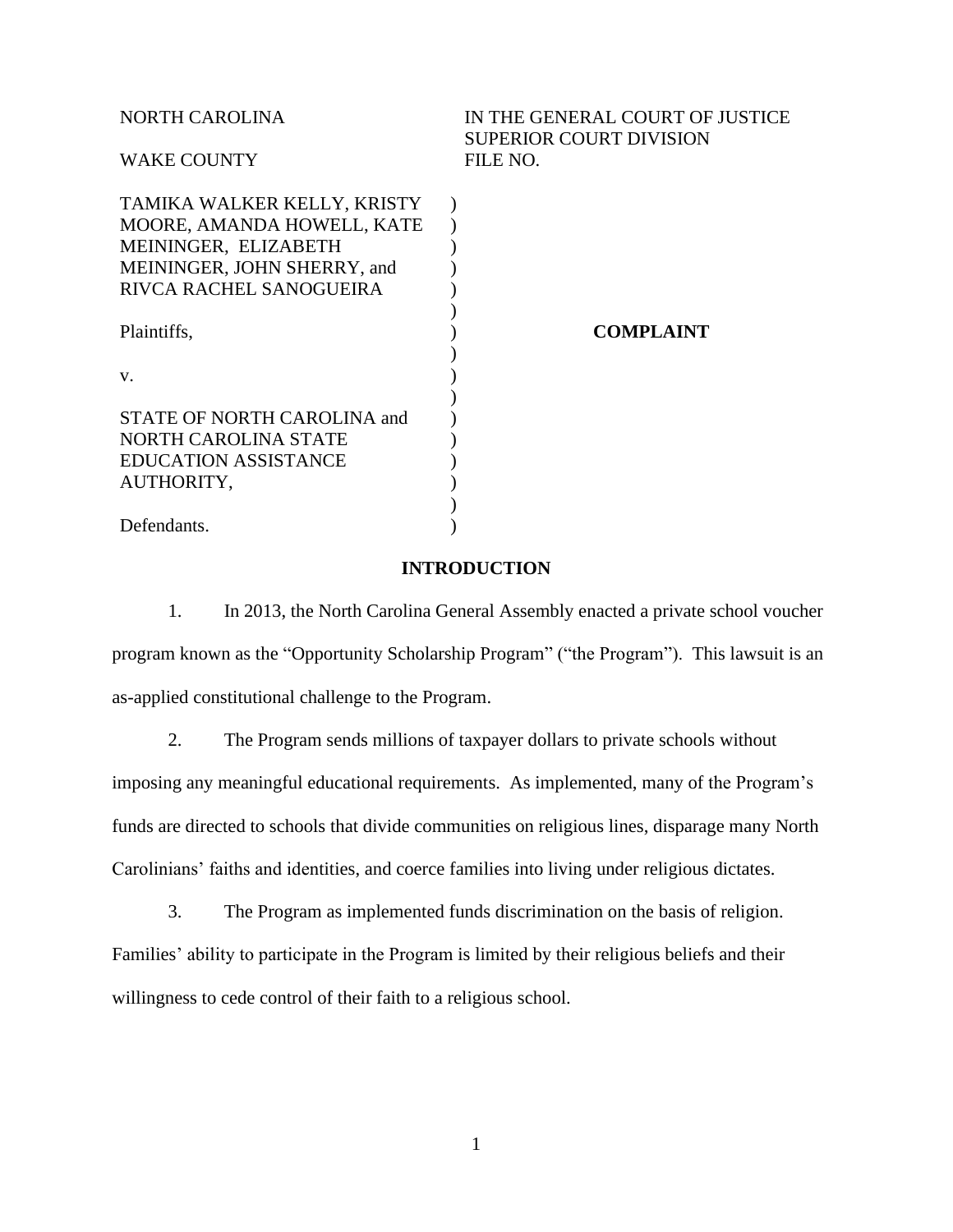4. The Program as implemented funds schools that discriminate against students and parents based on who they love or the gender they know themselves to be, and against those with religious beliefs that do not condemn homosexuality, bisexuality, or gender non-conformity.

5. The North Carolina Constitution declares that "All persons have a natural and inalienable right to worship Almighty God according to the dictates of their own consciences, and no human authority shall, in any case whatever, control or interfere with the rights of conscience." N.C. Const. Art. I, Sec. 13. The North Carolina Constitution also forbids the State from subjecting any person to discrimination "because of . . . religion[.]" N.C. Const. Art. I, Sec. 19. As implemented, the Program violates each of these constitutional commands.

#### **THE PARTIES**

6. Plaintiff Tamika Walker Kelly is a resident of Cumberland County, North Carolina, with one child who attends a Cumberland County public school. Ms. Walker Kelly has spent thirteen years working as a public school teacher in Cumberland County public schools. She currently serves as President of the North Carolina Association of Educators, a membership organization comprised of thousands of public school teachers, school administrators, and education support personnel in school districts throughout North Carolina. Ms. Walker Kelly is Catholic. She does not subscribe to many of the religious beliefs required for her child to be admitted to private schools funded through the Program. Ms. Walker Kelly pays various types of taxes to the State of North Carolina.

7. Plaintiff Kristy Moore is a resident of Durham County, North Carolina, with two children who attend a Durham County public school. Ms. Moore has spent sixteen years working as a public school teacher in Durham public schools and recently served as Vice President of the North Carolina Association of Educators. Ms. Moore is a Baptist. She does not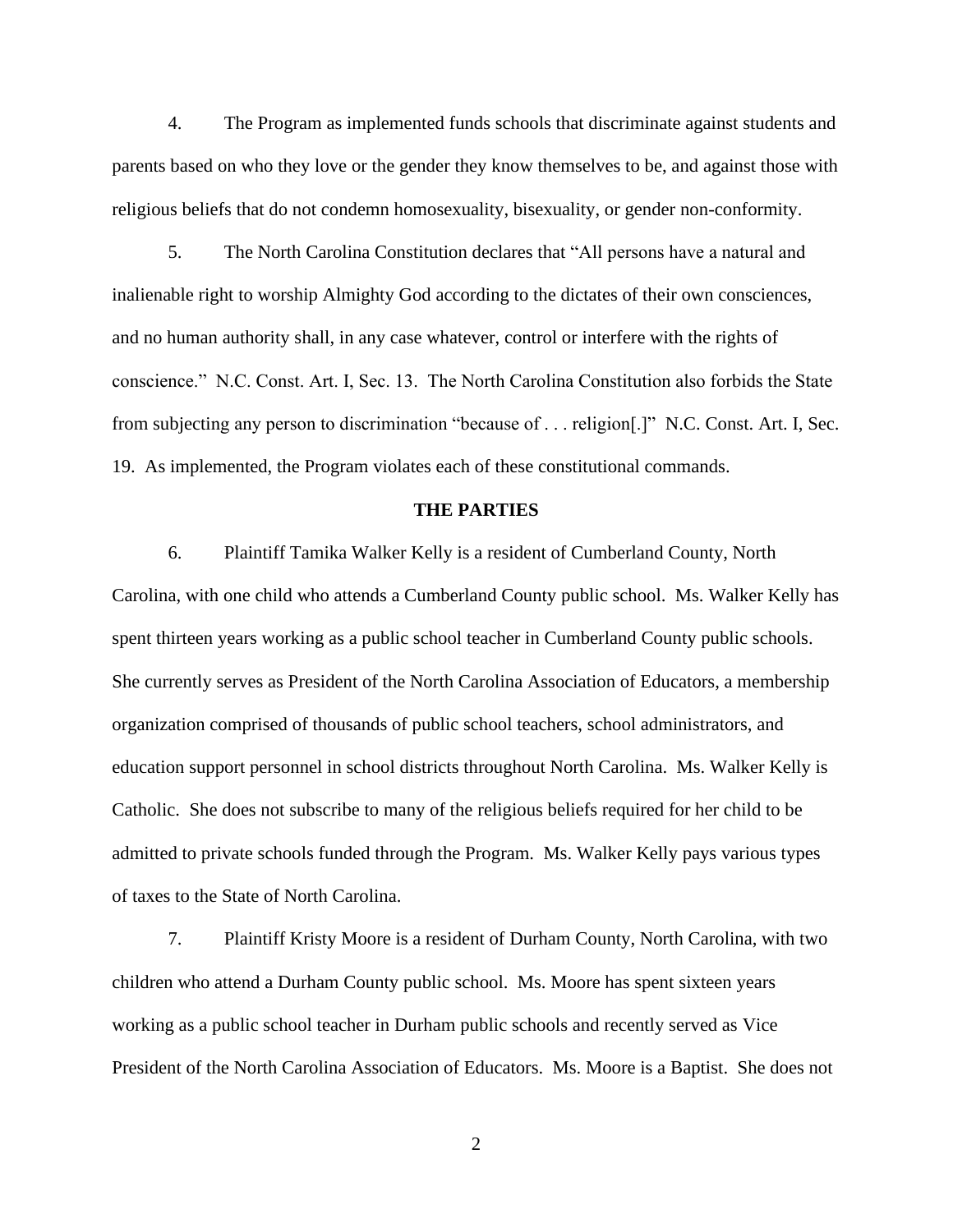subscribe to many of the religious beliefs required for her children to be admitted to private schools funded through the Program. Ms. Moore pays various types of taxes to the State of North Carolina.

8. Plaintiff Amanda Howell is a resident of Randolph County, North Carolina, with two children who attend a Guilford County public school. Ms. Howell was raised a Christian and spent one year of her elementary school education at a Randolph County Christian school currently funded through the Program. Ms. Howell is no longer a Christian, and does not subscribe to many of the religious beliefs required for her children to be admitted to private schools funded through the Program. Ms. Howell pays various types of taxes to the State of North Carolina and qualifies for a voucher.

9. Plaintiffs Kate Meininger and Elizabeth Meininger are married residents of Cumberland County, North Carolina, with two children who attend a Cumberland County public charter school. Kate is a Muslim and Elizabeth is a Christian. Kate and Elizabeth are gay, are in a same-sex marriage, and do not maintain religious beliefs condemning homosexuality, bisexuality, gender non-conformity, or marriage equality. They pay various types of taxes to the State of North Carolina and qualify for a voucher.

10. Plaintiff John Sherry is a resident of Wake County, North Carolina. Mr. Sherry and his husband have two children, one of whom attends a Wake County public school. Mr. Sherry is gay, is in a same-sex marriage, and does not maintain religious beliefs condemning homosexuality, bisexuality, gender non-conformity, or marriage equality. Mr. Sherry pays various types of taxes to the State of North Carolina.

11. Plaintiff Rivca Rachel SaNogueira is a resident of Durham County, North Carolina. Ms. SaNogueira is Jewish and was raised in the Orthodox Jewish community. She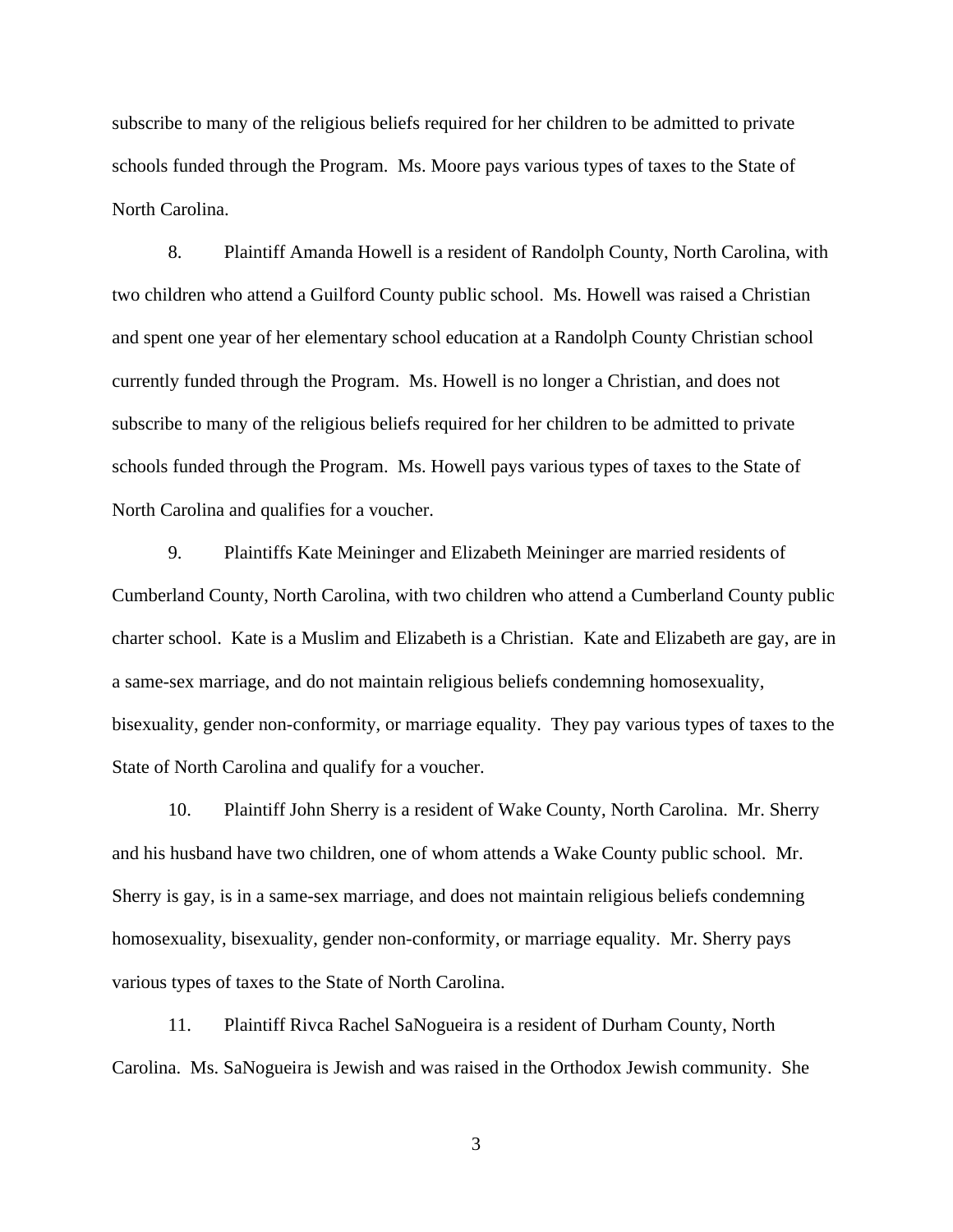spent the entirety of her pre-college education in largely unregulated private religious schools that provided her a deficient education. She dropped out of school in eleventh grade and later received her G.E.D from a public community college. She went on to earn her law degree from Duke University. Ms. SaNogueira has one child who attends a Durham County public school. She pays various types of taxes to the State of North Carolina and qualifies for a voucher.

12. Defendant State of North Carolina ("the State"), through its General Assembly, enacts local and general legislation, including the statute enacting the Program, codified at N.C. Gen. Stat. § 115C-562.1 *et seq*.

13. Defendant North Carolina State Education Assistance Authority ("Authority") is an agency of the State created under N.C. Gen. Stat. § 116-203 and charged with the administration of and rulemaking for the Program, including the disbursement of funds to private schools.

#### **JURISDICTION AND VENUE**

14. This Court has jurisdiction over the subject matter and the parties to this action because plaintiffs seek declaratory, injunctive, and other relief pursuant to the North Carolina Constitution, the North Carolina Declaratory Judgment Act, N.C. Gen. Stat. §§ 1-253 *et seq.*, and N.C. Gen. Stat. § 7A-245.

15. Venue is proper in Wake County under N.C. Gen. Stat. §§ 1-77 and 1-82 because plaintiff Sherry is a resident of Wake County and the causes of action arose, in part, in Wake County.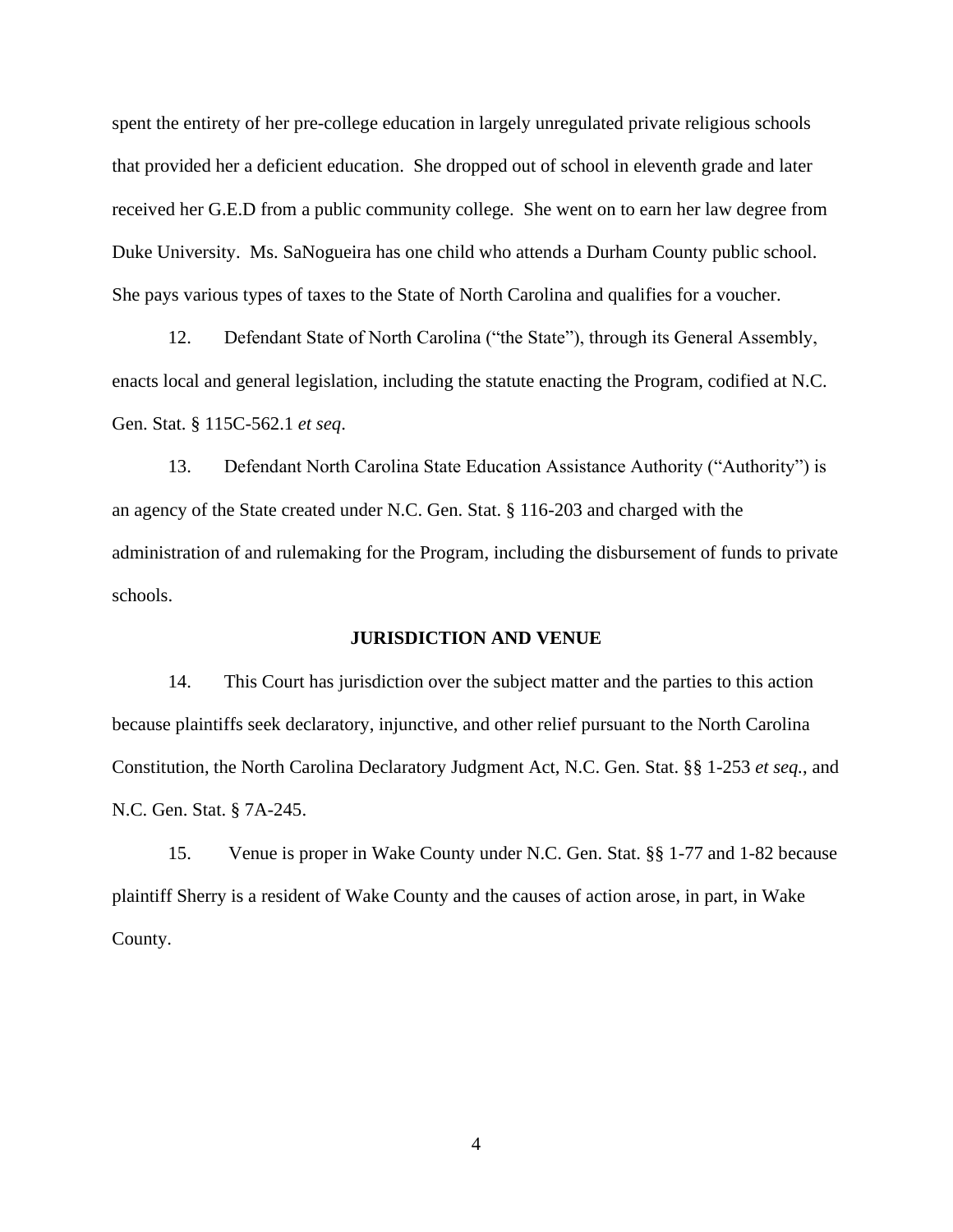## **FACTS**

# **I. The General Assembly Enacted the Program and Appropriated Taxpayer Funds into a Reserve Fund for the Program to the Detriment of Students in Public Schools.**

16. On July 25, 2013, the General Assembly enacted a budget bill for fiscal years 2013-14 and 2014-15. On July 26, 2013, Governor Pat McCrory signed the bill into law. Section 8.29 of the bill created a voucher program for private schools ("the Program").

17. In July 2016, the General Assembly vastly expanded the Program by enacting Session Law 2016-94. Section 11A.3 of Session Law 2016-94 created a new "Opportunity Scholarship Grant Fund Reserve" allowing unspent funds in the reserve to be carried forward to the next year, and increasing funding of the reserve by ten million dollars per year for the subsequent ten years.

18. The 2016 legislation mandated the amount to be appropriated to the fund in ensuing years, reaching a maximum of \$144,840,000 for fiscal years 2027-28 and beyond.

19. The Program is administered by Defendant North Carolina State Education Assistance Authority ("SEAA" or "Authority").

20. Under the Program, SEAA awards grants of up to \$4,200 per student to private schools to pay for the student's tuition. Traditional public schools and public charter schools are not eligible to receive funds under the Program.

21. For the 2019-20 school year, students are eligible to have the State fund their private education if they are below the family income ceiling and meet one of the following criteria: (1) received a voucher for the previous year; (2) were a full-time student attending a North Carolina public school or Department of Defense school in North Carolina in the previous spring semester; (3) are entering kindergarten or first grade; (4) were in foster care or were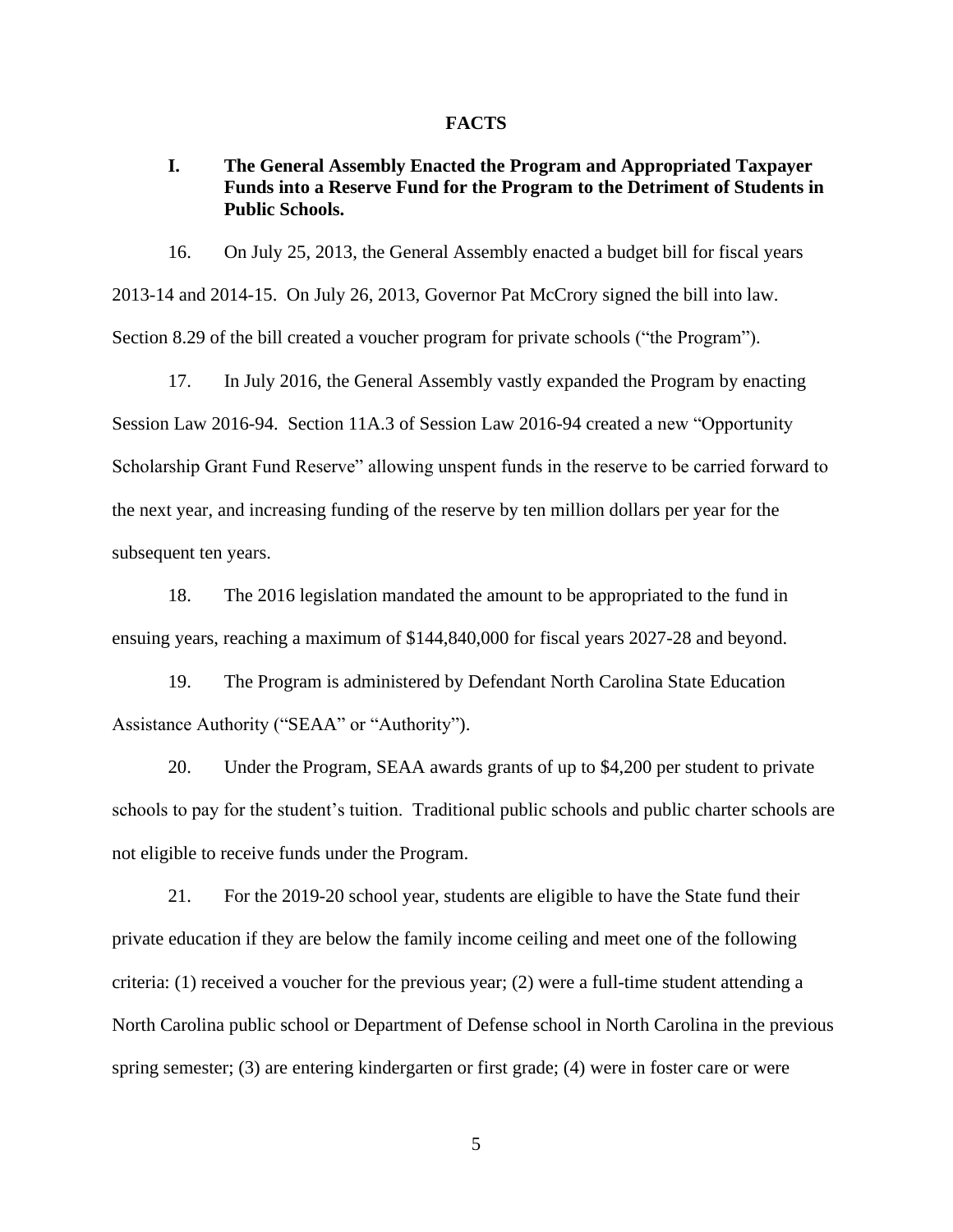adopted within the last year; or (5) have a parent on full-time active duty with the military. To participate in the Program for the 2020-2021 school year, a family of four must have had a gross family income in 2019 not exceeding \$64,465.

22. SEAA transfers funds to private schools by means of a direct deposit payment contingent on endorsement by the student's parent or guardian and the private school receiving the funds. This process creates a three-way contract between the State, the student's parent or guardian, and the private school.

23. When a student is selected to participate in the Program, they must secure admission to a participating school.

24. The General Assembly appropriated \$54,840,000 to the Program for fiscal year 2018-19 and \$64,840,000 for fiscal year 2019-20.

25. For the 2019-2020 school year, a total of 447 private schools received taxpayer funds.

26. SEAA prepared a list of the amount of funds directed to each private school through the Program, which is attached as Exhibit A.

27. During the 2019-2020 school year, the Program funded the enrollment of more than 12,000 students at private schools. SEAA prepared a list of the number of participating students attending each private school, attached as Exhibit B.

**II. The Voucher Program as Implemented Has No Standards or Accountability.**

28. Voucher schools are subject to almost no restrictions or obligations. As implemented, voucher schools and the Authority routinely disregard even those minimal requirements.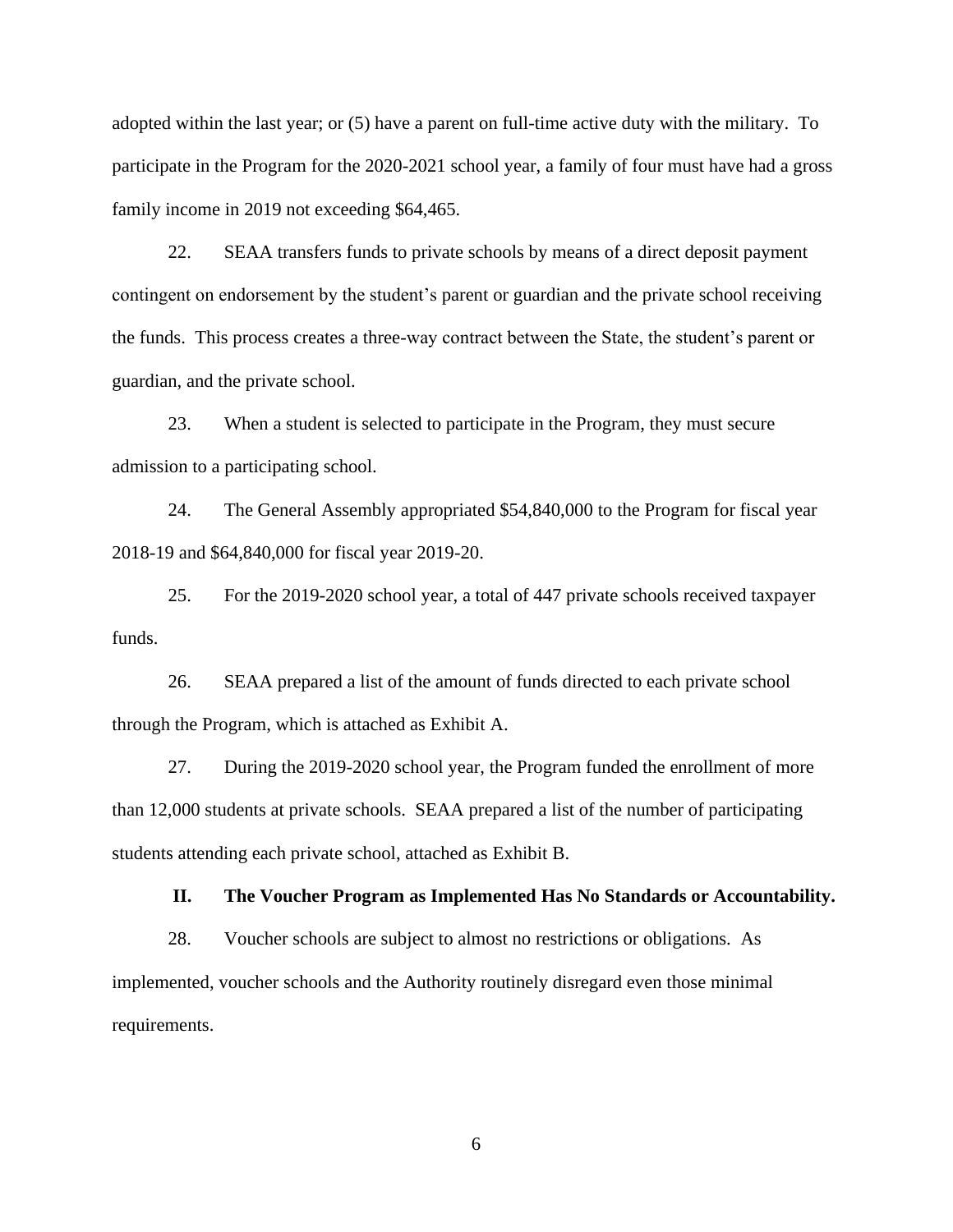29. Voucher schools can be operated by inexperienced and unaccredited institutions, can hire unqualified and unsafe teachers and employees, can teach using haphazard and unproven methods, can fail to improve student knowledge and performance in any measurable way, and can discriminate in the admission and treatment of students on the basis of religion, socioeconomic status, physical or mental disability, gender identity, transgender status, sex, pregnancy, language ability, and sexual orientation.

30. Voucher schools are not required to be accredited by the Board of Education or any other state or national institution. There is no requirement that individuals, institutions, or companies that own or operate private schools have any experience or expertise in education. Owners and operators of private schools are not subject to open meeting laws or any other requirements to ensure that important decisions are explained and leaders held accountable to parents and the public.

31. Voucher schools are not required to employ teachers who are licensed by the State Board of Education. Their teachers are not required to have any particular credentials, degrees, experience, or expertise in education. Voucher schools are not required to monitor, evaluate, or measure the performance of their teachers in any way.

32. Voucher schools are required to conduct a criminal background check only for the staff member with the highest decision-making authority. No criminal background check is ever required for any other teacher or employee. Voucher schools are not required to determine whether their teachers and employees have criminal records.

33. Voucher schools are not subject to any requirements regarding the curriculum they teach. Voucher schools are not obligated to meet the requirements of the Common Core curriculum or any other recognized standard for the education of children.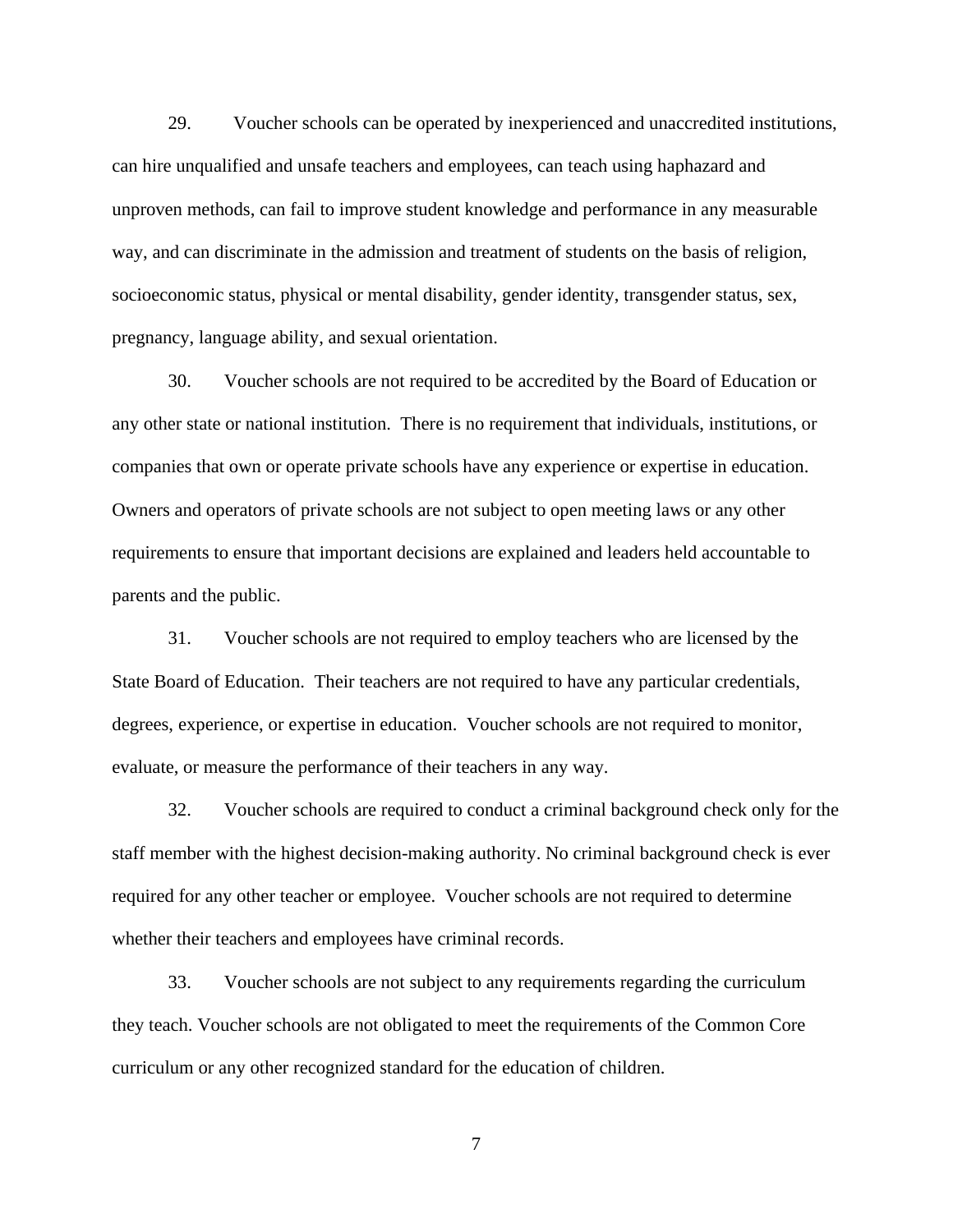34. Voucher schools are not required to commit to a full year of operation and may close at any time for any reason, including in the middle of the school year.

35. Voucher schools are not subject to any requirements for student achievement. Voucher schools must administer a "nationally standardized test" of their choosing, but there is no requirement that this test measure any particular level of educational achievement. The "nationally standardized test" must measure students in the areas of English and mathematics, but is not required to measure student proficiency in science, history, social studies, or any other subject. Voucher schools are not obligated to demonstrate any growth in student performance as measured by their chosen test.

36. Voucher schools with fewer than 25 students receiving vouchers are not obligated to make their test results public, and no private schools are obligated to reveal test results for their students who do not receive vouchers.

37. Voucher schools and the Authority fail to respect the few requirements imposed on them.

38. Voucher schools with 25 or more students receiving vouchers are statutorily obligated to report aggregate test results of voucher students to the State. However, as implemented, many fail to do so and claim that the data would be meaningless even if reported. Neither the State nor the Authority impose any consequences on schools that fail to make the required report.

39. N.C. Gen. Stat. § 115C-562.7(c) requires that beginning in 2018, SEAA must report annually to the Department of Public Instruction regarding learning gains or losses of students receiving vouchers, and the competitive effects on public school performance on standardized tests as a result of the voucher program.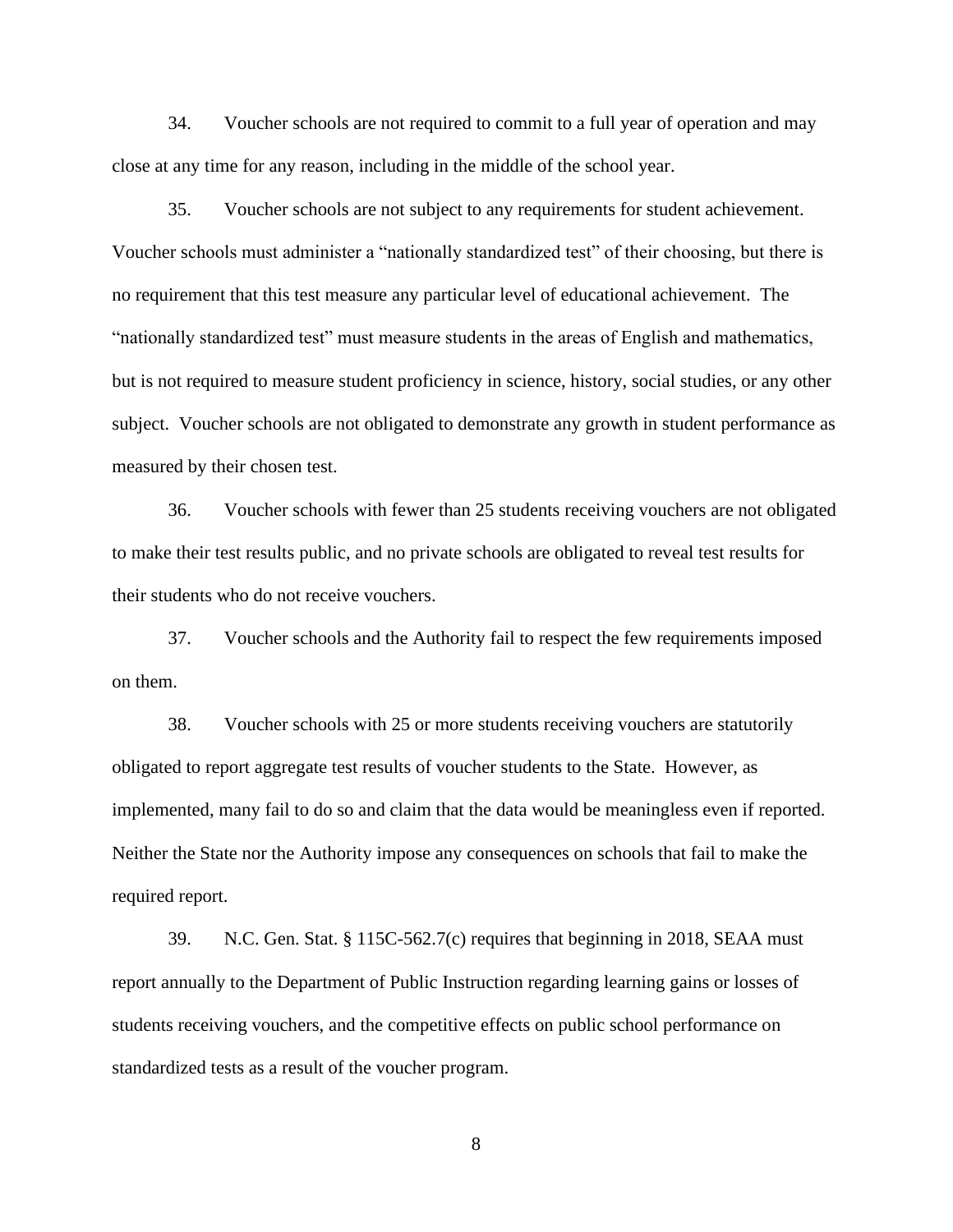40. Violating its obligations under N.C. Gen. Stat. § 115C-562.7(c), SEAA has failed to make the required report. SEAA submitted the first annual report on December 1, 2018, attached as Exhibit C. The December 1, 2018 report was a single page. The report concluded that "evaluating and reporting learning gains and losses is not currently achievable," reported no findings, and made no provision for further evaluation or reporting, in direct contravention of the statute.

41. In 2019, SEAA did not issue any report whatsoever, completely abdicating its statutory obligations.

# **III. The Voucher Program as Implemented Funds Discrimination on the Basis of Religion and Religious Beliefs and Interferes with Rights of Conscience.**

42. In the 2019-2020 academic year, approximately 90% of Program funds supported religious schools. Many of these schools discriminate against students and their families on the basis of the families' religious beliefs.

43. The five largest recipients of voucher funds are Trinity Christian School in Fayetteville, Berean Baptist Academy in Fayetteville, Fayetteville Christian School, Liberty Christian Academy in Richlands, and Living Water Christian School in Jacksonville, each of which is religious. Since the 2016-2017 academic year, these five schools have together received more than \$10 million in taxpayer funds through the Program.

44. Many voucher schools refuse admission to students whose beliefs do not conform with the school's official doctrine.

- a. For example, Berean Baptist Academy requires that "[a]pplying students must give a clear testimony of salvation."
- b. Fayetteville Christian Academy's admissions criteria require that "[t]he student and at least one parent with whom the student resides must be in agreement with the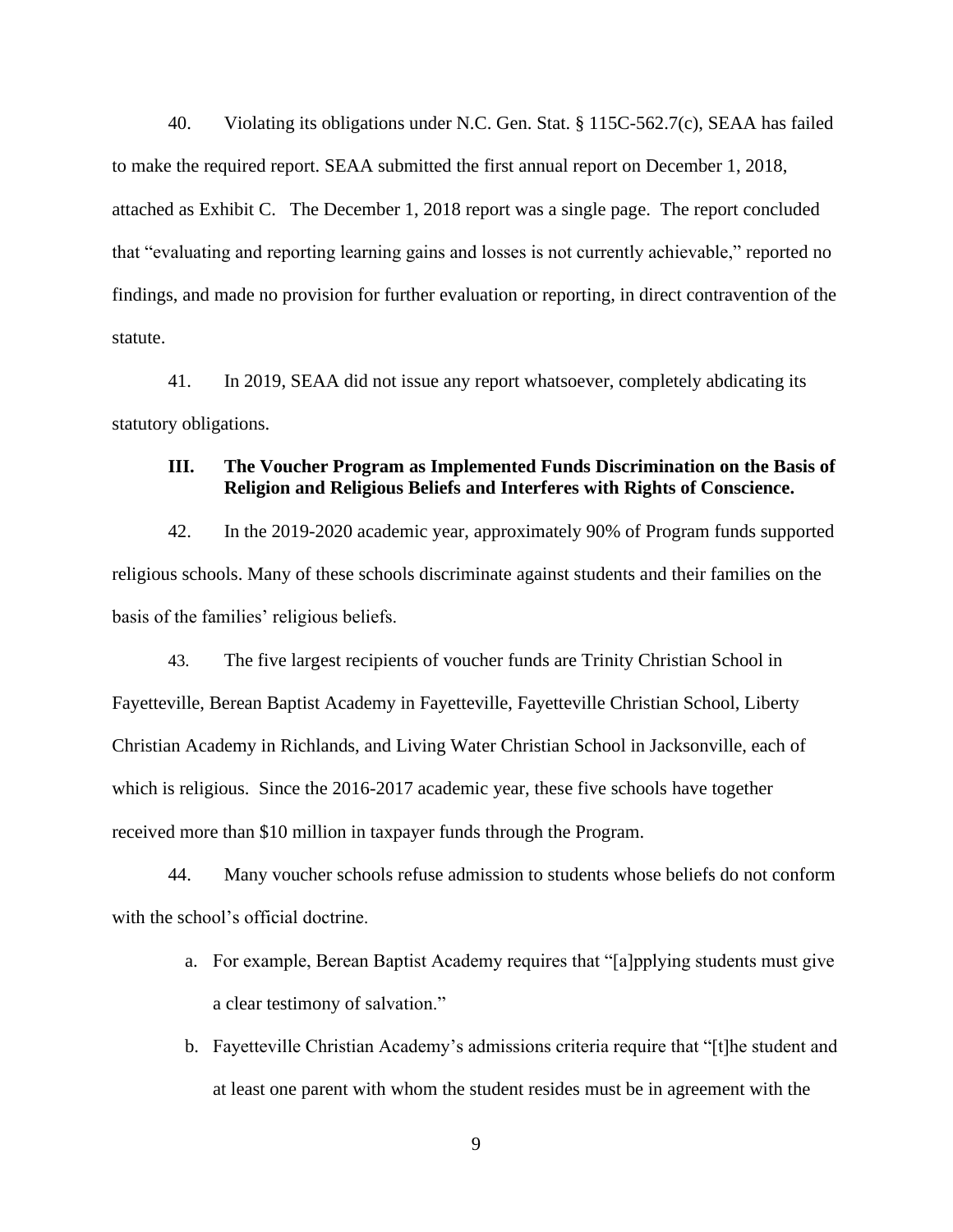FCS Statement of Faith and have received Jesus Christ as their Savior. . . .

Accordingly, FCS will not admit families that belong to or express faith in religions that deny the absolute Deity/Trinity of Jesus Christ as the one and only Savior and path to salvation."

- c. Living Water Christian "reserves the right, within its sole discretion, to refuse admission of an applicant or to discontinue enrollment of a student" whenever the school, "predicated upon religious reasons, cannot effectively partner with the parent/guardian because of the divergence between the religious teachings of the School...and the beliefs, attitude, lifestyle or conduct of the parent/guardian."
- d. These policies are not limited to the largest recipients of voucher funds. For example, to gain admittance to Vandalia Christian School in Greensboro, "[a]t least one of the parents must be 'born-again' as taught in the Bible" and "[h]igh school students must have accepted Christ as Savior to be admitted."
- e. To gain admittance to Asheville Christian Academy, one parent or guardian must be a professing believer in Jesus Christ, agree with the doctrines espoused in the school's statement of faith, and give a testimony of faith in the application.
- f. Burlington Christian Academy requires prospective students to sign their agreement to a "Statement of Faith" including numerous specific Christian religious tenets.
- g. Shining Light Academy in Monroe requires that to gain admittance, "[a]t least one of the parents or guardians must be saved" and that "[a] student twelve or older must profess to be born again and live a life that demonstrates a commitment to the Lord."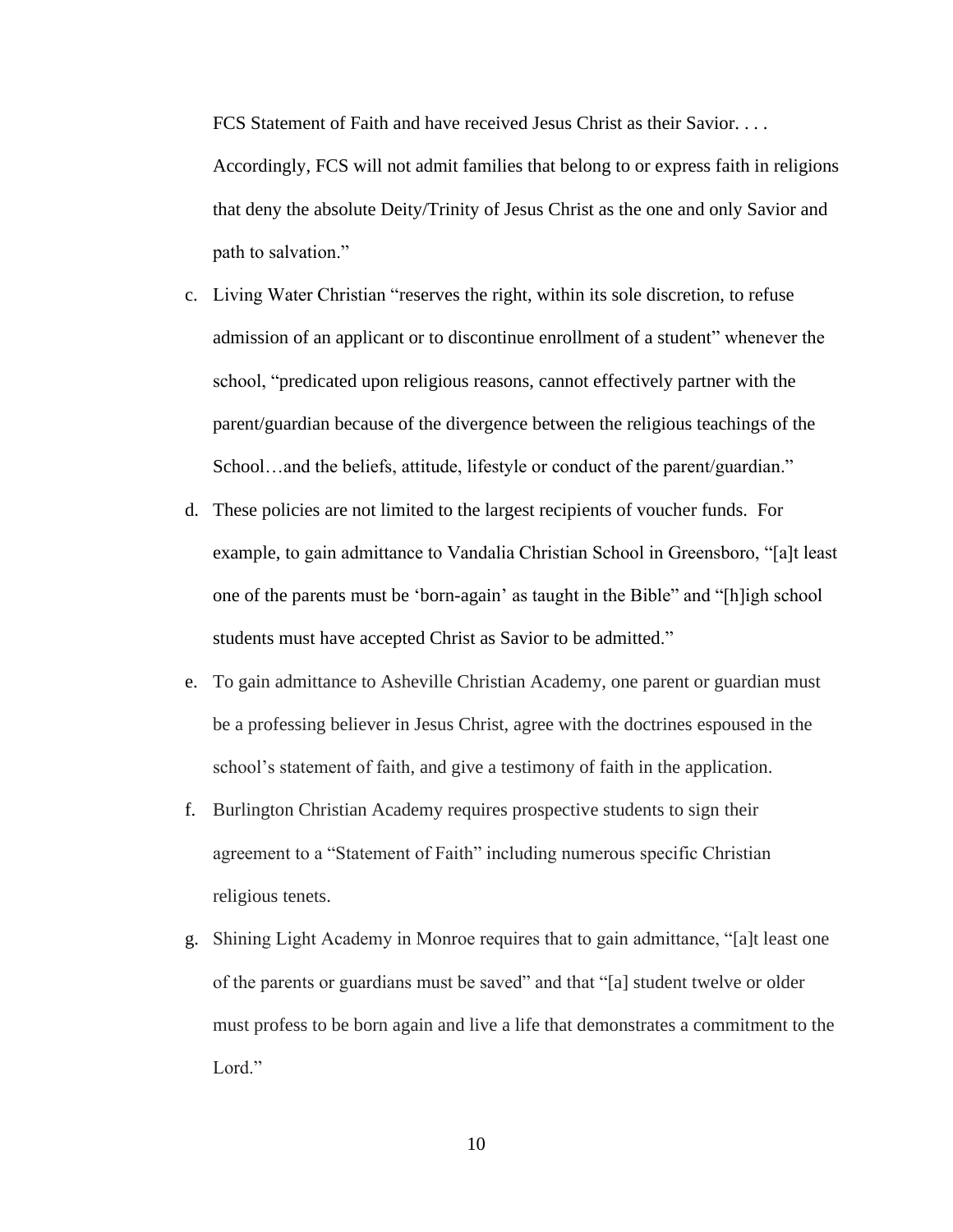- h. Mintz Christian Academy in Roseboro provides that "those admitted into our school must be of the Christian faith."
- i. To gain admittance to Coastal Christian High School in Wilmington, students must "exhibit a desire to grow in a relationship with Jesus Christ" and "must have one parent that has professed faith in Jesus Christ and is actively involved in a local church."

45. Many voucher schools reserve the right to discipline or expel students whose spiritual beliefs diverge from the school's official doctrine.

- a. For example, Berean Baptist Academy provides that "students who exhibit a hostile attitude toward the Bible [or] prayer . . . will be asked to transfer."
- b. Liberty Christian Academy provides that "If at any time a student or his/her parents do not demonstrate support for the school, its policies, or its biblical stand, the parents may be asked to take the child out of the school even though the child has not been an open discipline problem."
- c. Living Water Christian School requires students to sign a "Student Agreement Conduct" including the statements "I believe and depend on the gospel, which is the power of God for salvation," "I will submit to all authorities in the church that God has placed over me," and 'I will attempt to be an ambassador of Christ and His church wherever I am." The school provides that failure to uphold each of these statements "may result in discipline, up to and including suspension or expulsion."
- d. These policies are not limited to the largest recipients of voucher funds. For example, Community Christian School in Wilson provides that "[a]nyone who will not cooperate spiritually, morally, scholastically, or disciplinarily will be required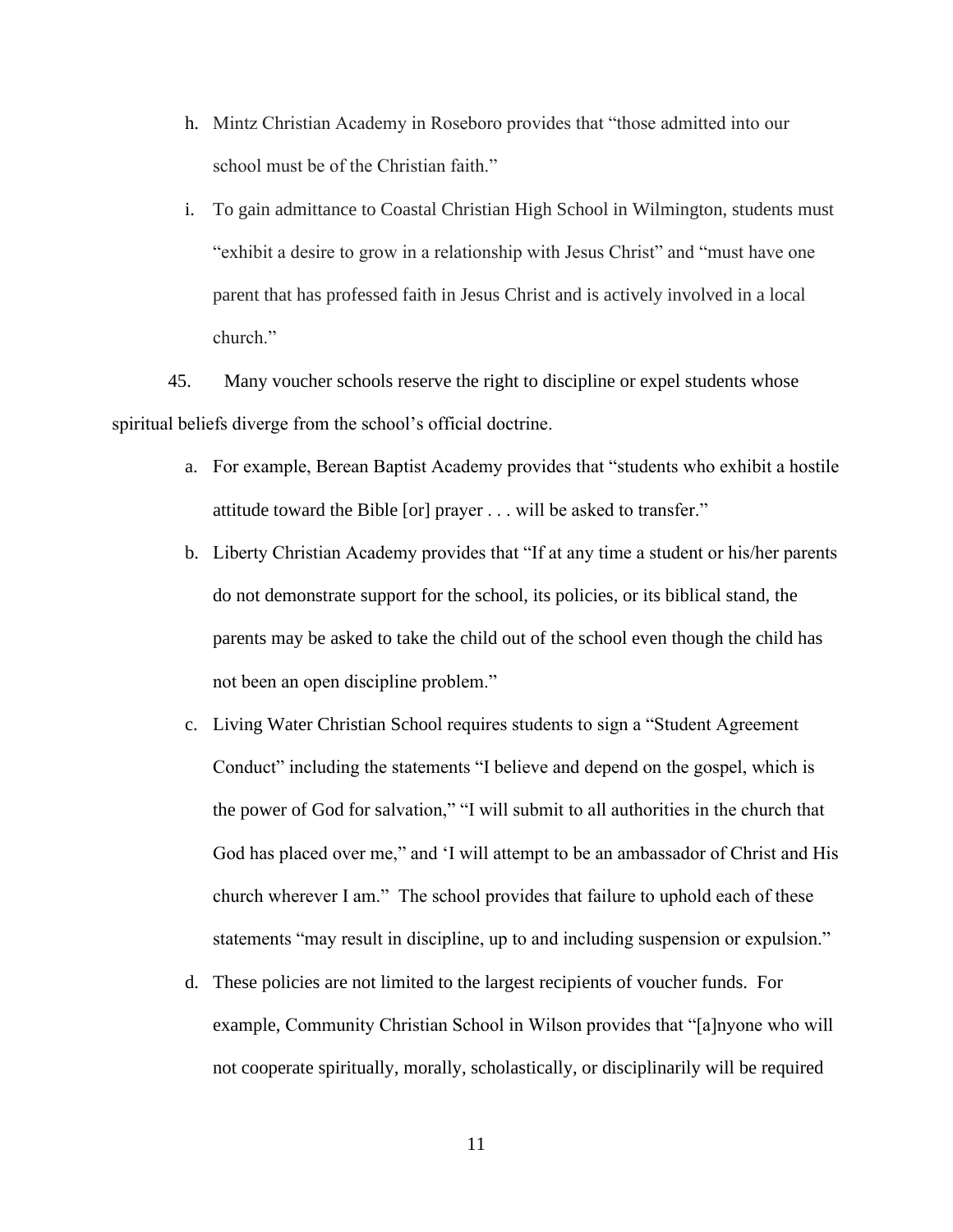to withdrawal [sic]. If the testimony of the student is detrimental at any time to Community Christian School, he/she may forfeit the privilege of being a student."

- e. Shining Light Baptist Academy in Monroe states that "If an attitude of Christian humility and cooperation is not possible by either a student and/or parent, then the student will be dismissed immediately."
- f. Antioch Christian Academy in Lumberton may ask students to withdraw if they are "found in default of Antioch Christian Academy's ideals."
- g. Calvary Christian Academy in Stokes County provides that "[a]rguing against a teacher about any area of our Statement of Faith will be grounds for immediate dismissal," and provides that "[i]f a high school student voices an opinion contrary to our Statement of Faith (on or off school property), he may be asked not to return the next year or may be dismissed from school during the current year."

46. Many voucher schools require students and their family members to conform their lifestyle to the school's religious dictates, both in and out of school.

- a. For example, Fayetteville Christian Academy provides that "students and families are expected to manifest a Christian lifestyle by living life according to Biblical teachings."
- b. Liberty Christian Academy provides that "[o]n occasions in which the atmosphere or conduct within a particular home or the activities of the student are counter to or in opposition to the biblical lifestyle the school teaches, the school reserves the right, within its sole discretion, to refuse admission of an applicant or discontinue enrollment of a current student."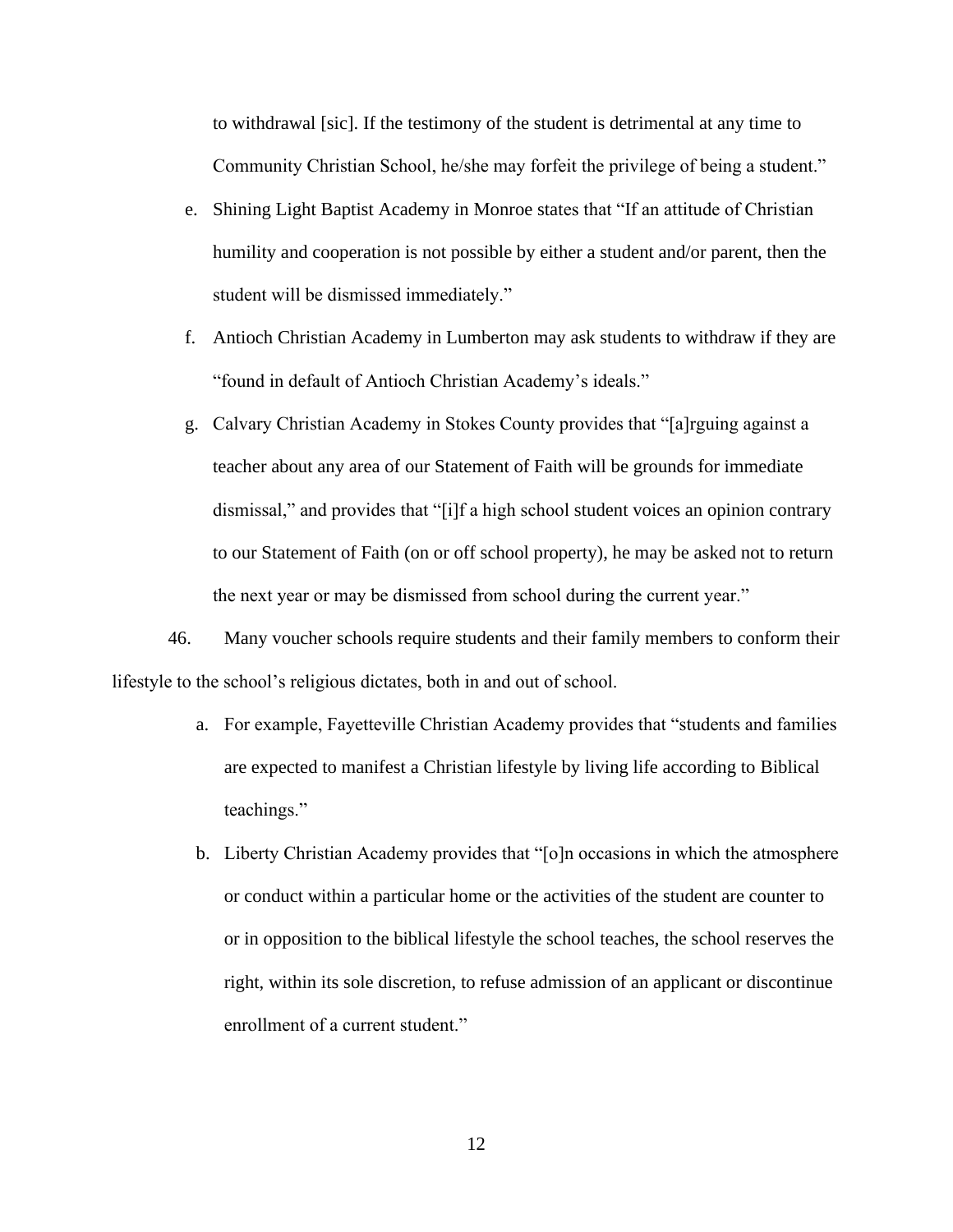- c. Living Water Christian School issues a "statement of doctrinal beliefs" and requires that "parents of our students must support these statements in their own lives/practices, live a lifestyle consistent with these practices before their children, and support the school in teaching these as moral truths."
- d. These policies are not limited to the largest recipients of voucher funds. For example, Temple Baptist School in Asheville requires parents to pledge to support the school by "separating my child from carnal movies and TV programs, rock music, dancing, and worldly literature."
- e. Fayetteville Street Christian School in Asheboro "reserves the right to have a student withdrawn or to expel any student who does not conform to the philosophical aims of the school" including through "any acts of immorality[.]"
- f. Heritage Christian Academy in Zebulon "requires each student, whether at home, school, or elsewhere . . . to refrain from indecent language (including using the Lord's name in vain), slang and vulgar expressions, . . . rock and/or other worldly music, and immoral conduct."
- g. Wayne Christian School in Goldsboro provides that "If at any time, parents/guardians act in a manner that demonstrate a lack of support for the School or its religious educational philosophy, or otherwise reflect a lack of cooperation and commitment to the home and School working together, Wayne Christian School has the right, in its sole discretion, to remove any student or to discontinue further enrollment of any student."
- h. Faith Christian Academy in Goldsboro requires both students and parents to "support the school in its distinct mission and Biblical beliefs" and "requires each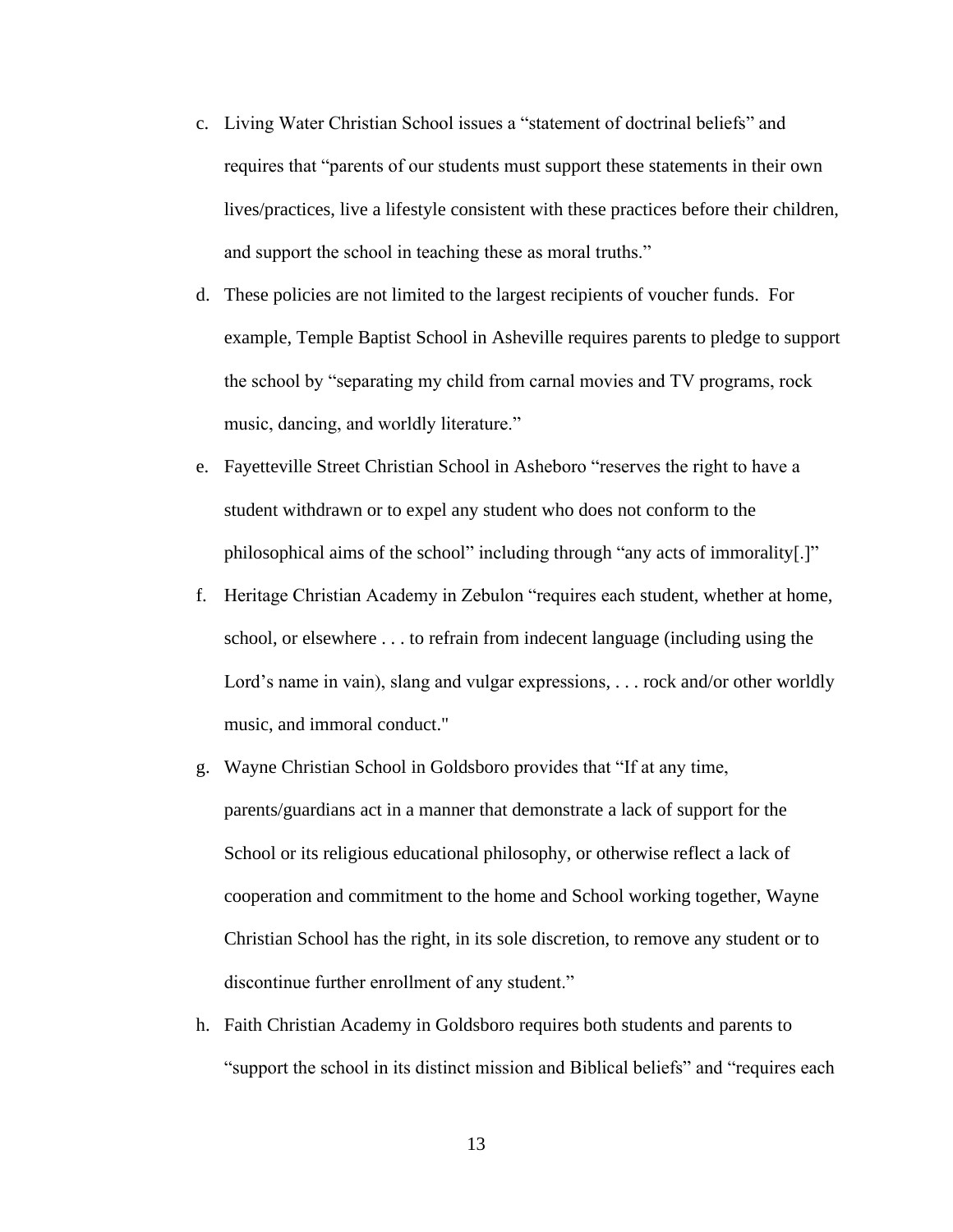student – whether at home, school, or elsewhere" to refrain from "dancing, immodest dress, and listening to and attending concerts that perform rock and roll, country, R&B, rap, hip-hop, or Christian music that violates the biblical principles of association, order, truth, or exaltation[.]"

47. Many voucher schools condemn homosexuality and bisexuality; forbid gay students and their family members from being open about their sexual orientation; threaten to expel gay, bisexual, or gender nonconforming students if they are open about their sexual orientation, gender identity, or transgender status; prohibit students from expressing support for LGBTQ rights; and require students to adopt religious beliefs that condemn LGBTQ rights.

- a. For example, Liberty Christian Academy reserves the right to "refuse admission of an applicant or discontinue enrollment of a current student" when the student is "living in, practicing, condoning, or supporting sexual immorality" including "homosexual acts; bisexual acts; gender identity different than the birth sex at the chromosomal level; promoting such practices; or otherwise the inability to support the moral principles of the school."
- b. Fayetteville Christian School requires that "all persons associated with FCS in any capacity, including employees, volunteers, parents/guardians, and students agree to and abide by [the school's] Statement on Marriage, Gender, and Sexuality" which provides, *inter alia*, that "[r]ejection of one's biological sex is a rejection of the image of God within that person," that marriage "has only one meaning: the uniting of one man and one woman in a single, exclusive union," and that any form of "sexual immorality . . . is sinful and offensive to God."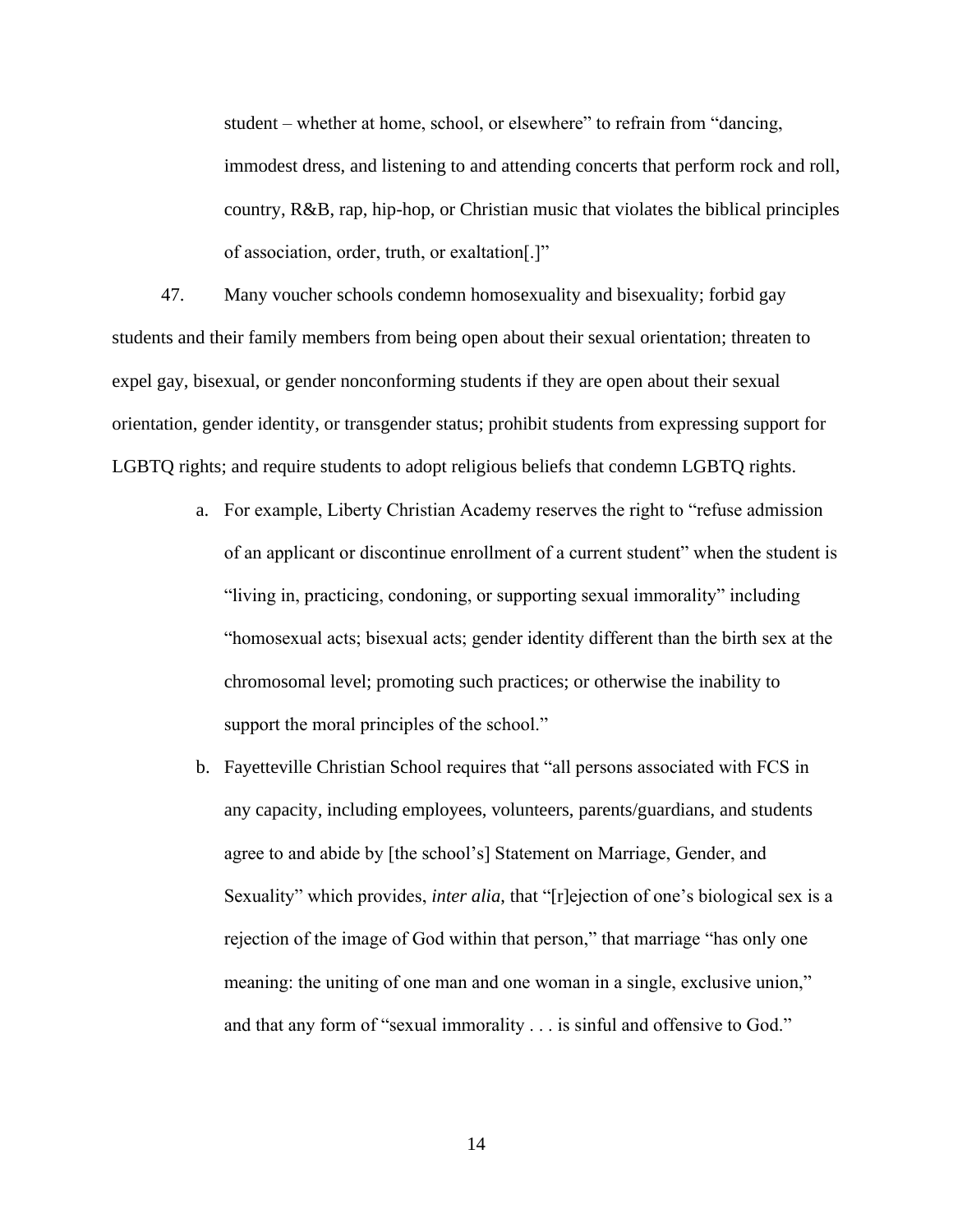- c. Living Water Christian School requires parents to "live a lifestyle consistent with" its statement of doctrinal beliefs, which includes the assertion that marriage is between "one man and one woman." The school reserves "the right, in its sole discretion, to remove any student or to discontinue further enrollment of any student" if "at any time, parents/guardians act in a manner that demonstrate a lack of support for LWCS or its religious educational philosophy[.]"
- d. These policies are not limited to the largest recipients of voucher funds. For example, North Raleigh Christian Academy proclaims that "sexual relationships between persons of the same sex are immoral and sinful." The school "reserves the right . . . to refuse admission of an applicant or discontinue enrollment of a current student" for "living in, practicing, condoning, or supporting . . . homosexual acts, bi-sexual acts; gender identity different than the birth sex at chromosomal level; promoting such practices; or otherwise the inability to support the moral principles of the school."
- e. Jacksonville Christian Academy states that "Homosexual or transgender conduct, either as acts or identifying statements, is not compatible with employment or enrollment policy [sic] at Jacksonville Christian Academy … and is a basis for immediate removal." The school provides examples of statements that can result in a student's immediate removal, including "I'm gay," "I'm a homosexual," "I have homosexual orientation" [sic], and "I am a transgender female/male."
- f. Crossroads Christian School in Henderson "retains the right to refuse enrollment to or to expel any student who engages in sexual immorality, including any student who professes to be homosexual/bisexual or is a practicing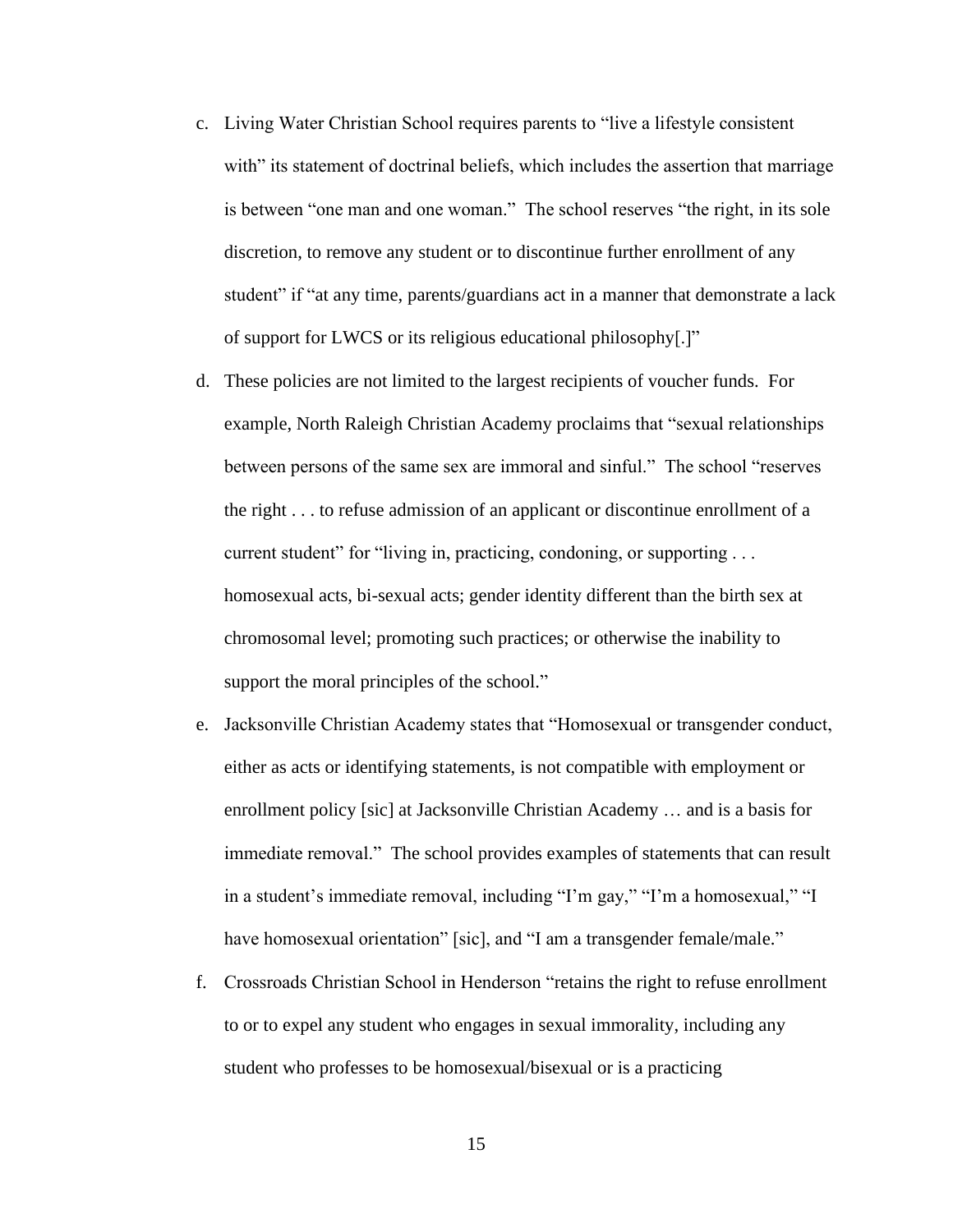homosexual/bisexual, as well as any student who condones, supports, or otherwise promotes such practices."

g. Woodland Baptist Christian School in Winston-Salem proclaims that "lesbianism/homosexuality … is sin," and that students "**WILL BE EXPELLED**" if they "Conduct their selves [sic] immorally by participating in lesbianism/homosexuality[.]"

48. Many voucher schools require students and their families to regularly attend services at certain religious institutions, and admit only students whose families are willing to regularly attend services at certain religious institutions.

- a. For example, Berean Baptist Academy requires that "[t]he parents and student must be faithful attendees at Berean Baptist Church or a church of 'like' faith."
- b. Living Water Christian School requires parents to agree to "worship the Lord regularly at a Bible-believing church."
- c. These policies are not limited to the largest recipients of voucher funds. For example, Bethel Christian Academy in Kinston requires students in middle and high school to "weekly and regularly attend a Bible-believing church."
- d. Asheville Christian School requires that "the student must reside with at least one parent who . . . is in active fellowship with a Bible-believing church."
- e. Carolina Baptist Academy in Reidsville provides that "students and parents are expected to belong to and attend regularly a Bible-believing church. Regular, faithful church attendance must be maintained throughout the school year."
- f. Liberty Christian School in Durham provides that students and their parents "are expected to faithfully attend a Bible-believing church weekly."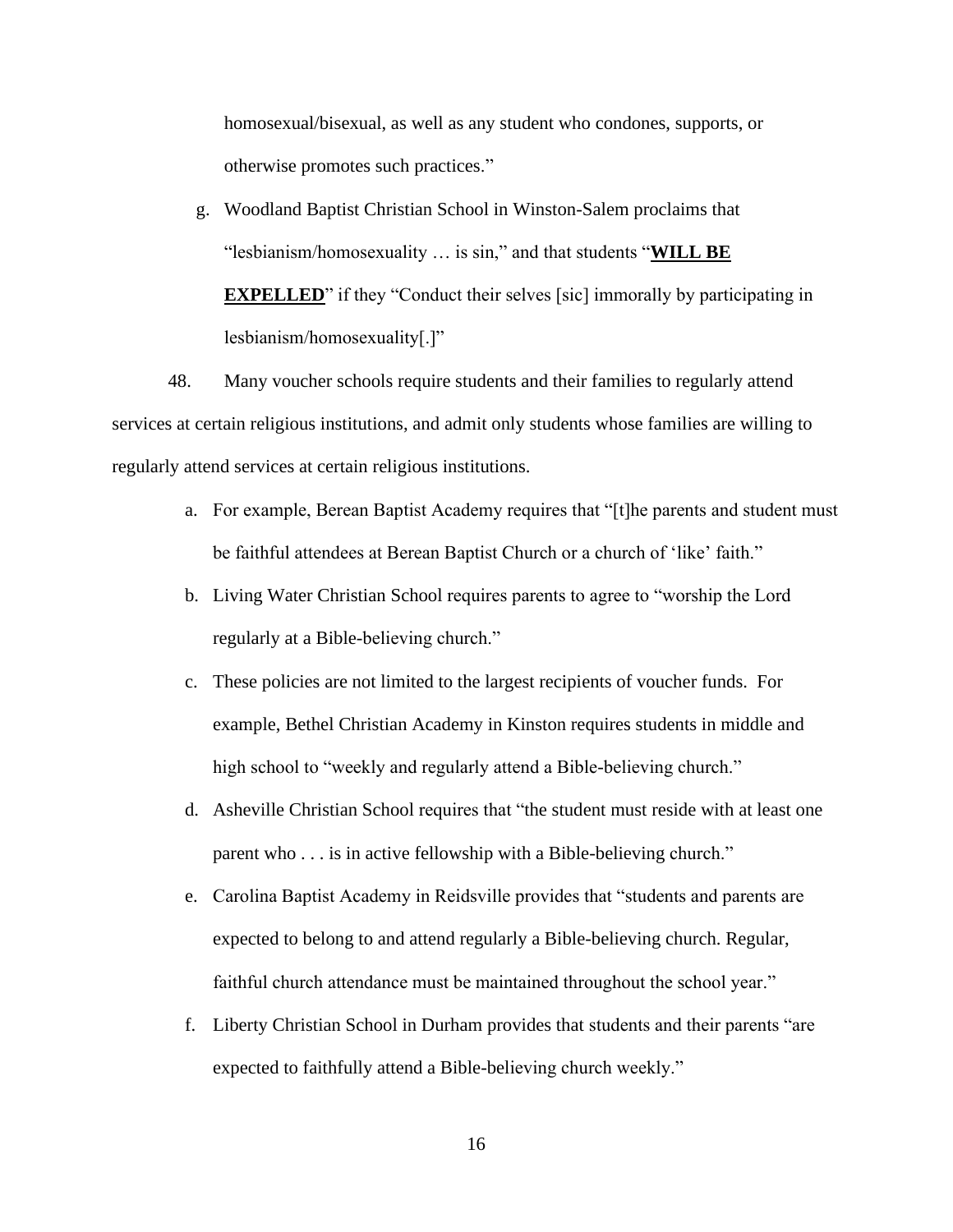g. Tabernacle Christian School in Monroe requires parents to "agree to have our child in regular attendance in a Sunday School and church where God's Word is preached, believed, and obeyed."

49. At many voucher schools, mandatory religious services, activities, and instruction are a central and integral part of the school's curriculum. Many of these schools purposefully shield their students from information deemed inconsistent with the school's religious beliefs and disparage other religious faiths. Students are therefore required to pursue a specific spiritual path. Parents who are unwilling to accept having these schools' religious beliefs instilled in their children therefore are necessarily excluded from participation.

- a. For example, Living Water Christian School provides chapel services that are "required for all students. Failure to attend will result in disciplinary action."
- b. Berean Baptist Academy provides mandatory biblical instruction during each year of a child's enrollment.
- c. These practices are not limited to the largest recipients of voucher funds. For example, An-Noor Academy of Raleigh's "primary mission is to instill in our students a love for learning Qur'an and Sunnah," its curriculum includes teaching students to memorize the Qur'an, and it requires all graduating students to recite the entirety of the Qur'an from memory.
- d. Lake Norman Christian School in Mecklenburg County has mandatory weekly chapel services, requires students to pledge allegiance daily to the Christian flag and the Bible, and requires graduating students to have memorized 180 Bible verses.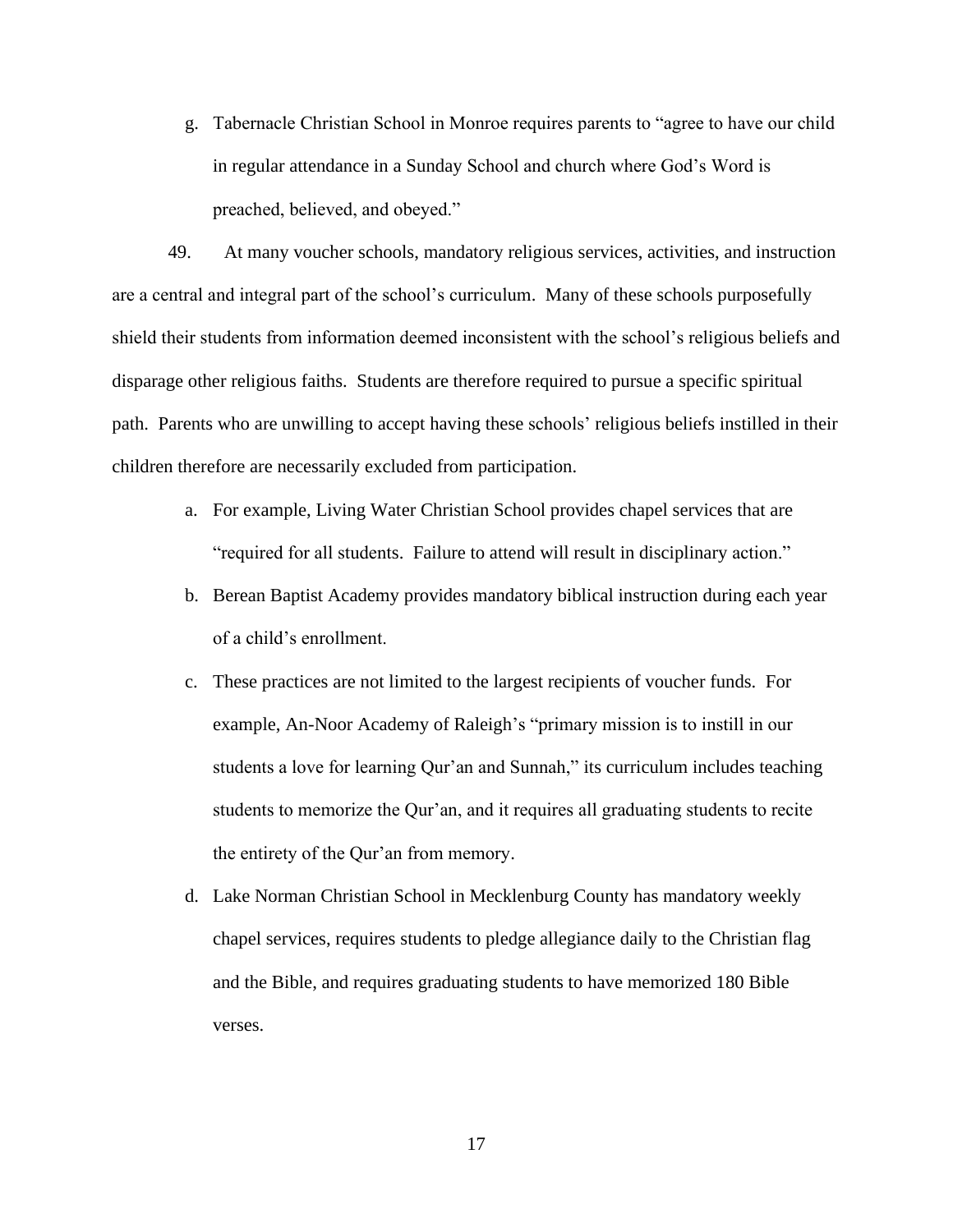- e. The Bradford Academy in Burlington includes mandatory biblical instruction or theological instruction, including biblical memorization, in the curriculum for all students from kindergarten to  $12<sup>th</sup>$  grade.
- f. First Assembly Christian School in Monroe requires "systematic Bible study and Bible memorization held in the classroom each morning" as well as compulsory chapel attendance each Friday morning.
- g. Victory Christian School in Elizabeth City provides an education "based on the truth of God's Word" and informs prospective parents that "you can be assured [your child] will not be exposed to humanistic secular philosophies."
- h. Word of God Christian Academy in Raleigh "teach[es] every subject from a Christian perspective," and "stand[s] in opposition to the 'progressive' education predominately used in our public schools today, in which emphasis is upon… questioning authority, the innate goodness of man… [and] the relativity of all things[.]"
- i. First Assembly Christian School in Monroe provides that "[a]ll subjects are taught in the light of the Scriptures" and prohibits students from bringing to school "any magazines or books not approved by the teacher AND principal."
- j. Community Christian School in Wilson provides that a student's possession of "anti-Christian literature" counts as a disciplinary infraction at the same level as "possession of a weapon" or "distribution of prescription or nonprescription drugs."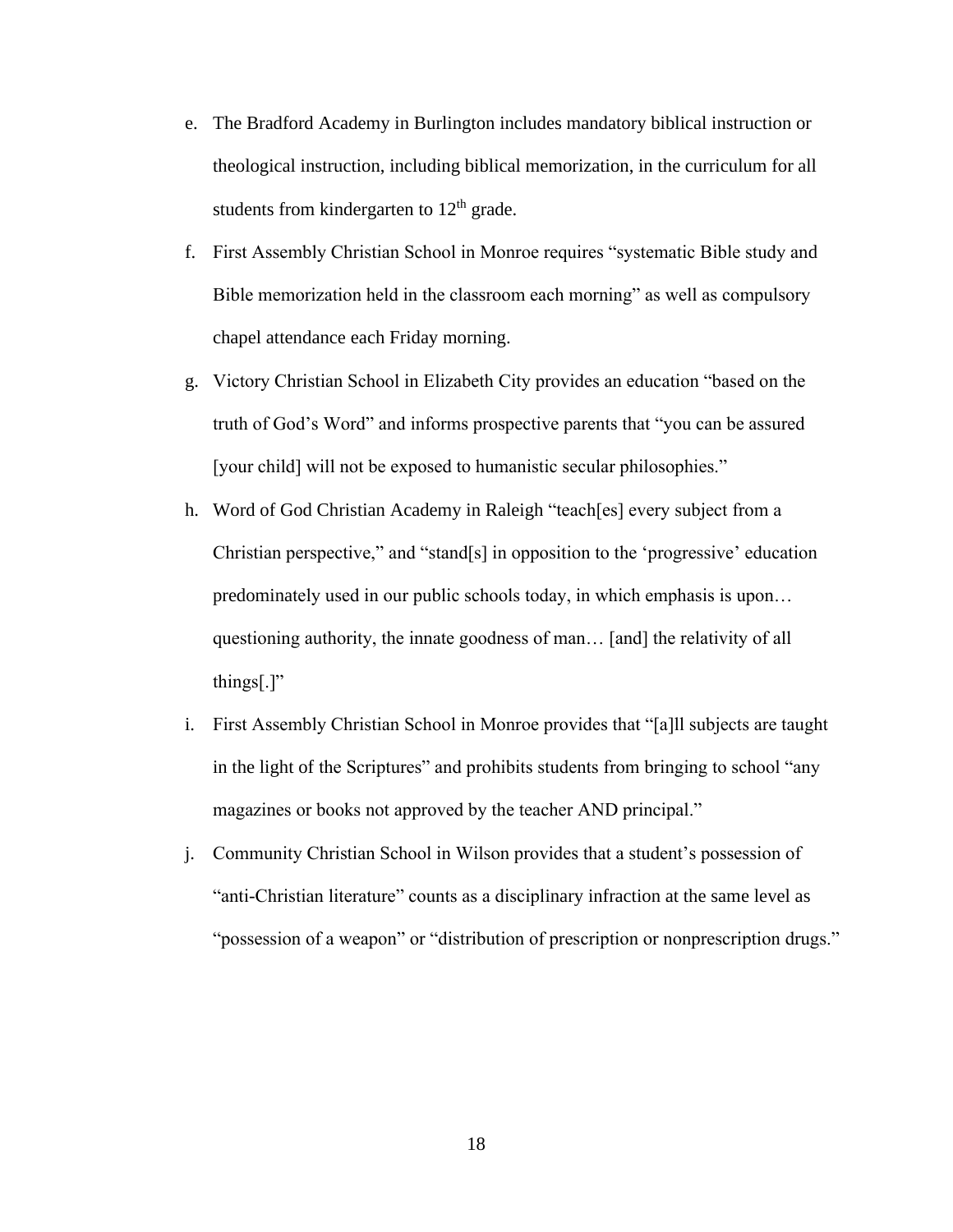## **IV. The Program Subjects Plaintiffs to Religious Discrimination**

## *Plaintiff Amanda Howell*

50. Plaintiff Amanda Howell is a resident of Randolph County, North Carolina. Plaintiff Howell is not a Christian, does not subscribe to Christian beliefs, and is not a member of any religious congregation. Plaintiff Howell meets the incomes requirements for a voucher.

51. In the 2019-20 school year, the Program funds eight Randolph County private schools, supporting the enrollment of 225 students.

52. Every private school in Randolph County is a Christian religious school. There are no private nonsectarian schools in Randolph County.

53. Many of the largest private schools in Randolph County publicly admit to discriminating on the basis of religion.

- a. Fayetteville Street Christian School in Asheboro maintains Christian "Articles of Faith" and reserves the right "to refuse admission to any student that they feel would not be in the best interest of the school or its belief" and to "expel any student who does not conform to the philosophical aims of the school." The school received \$137,723 in state funding through the Program for the 2019-2020 school year, supporting the enrollment of 39 students.
- b. Faith Christian School in Ramseur provides an education that "centers around God's Word and a personal relationship with Jesus Christ" with a "mission … to educate and train servant-leaders for the kingdom of God." To gain admittance, the school requires a recommendation from the prospective student's pastor. The school received \$243,672 in state funding through the Program for the 2019-2020 school year, supporting the enrollment of 61 students.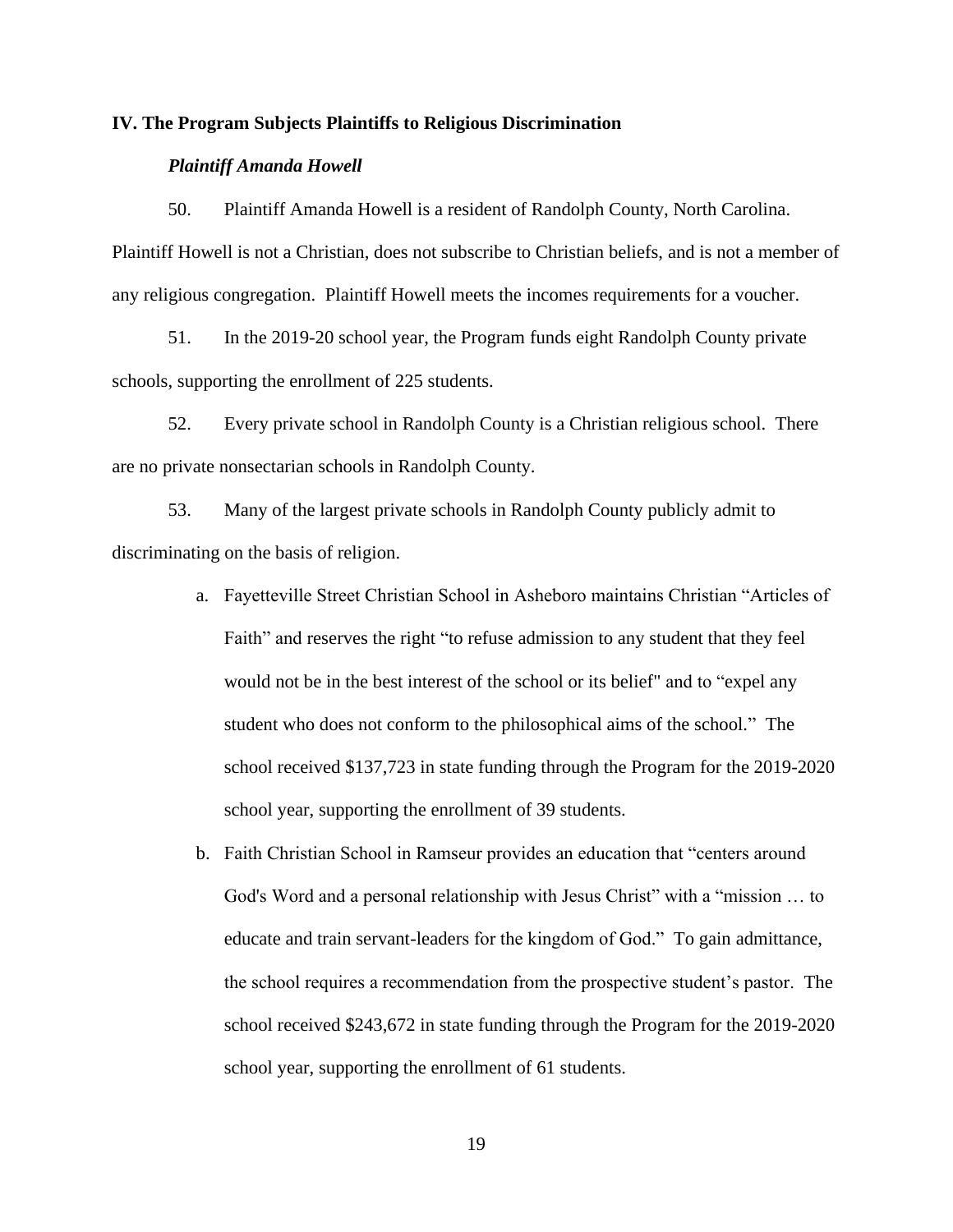- c. Bailey's Grove Baptist School in Asheboro requires parents and students to be "faithful, active members of Bailey's Grove Baptist Church (or a Church of likefaith and doctrine) and fully committed to its doctrinal position and ministry direction," and has as its official motto: "Indoctrinate. Separate. Educate." The school received \$258,090 in state funding through the Program for the 2019-2020 school year, supporting the enrollment of 63 students.
- d. Neighbors Grove Christian School in Asheboro provides that students are admitted based on the student and their parents' "appreciation for Christian teachings and values and a willingness to support the Academy's Statements of Mission, Purpose, and Faith[.]" The school received \$31,262 in state funding through the Program for the 2019-2020 school year, supporting the enrollment of eight students.
- e. Hope Baptist Christian Academy in Sophia maintains a detailed statement of faith providing that "the souls of unbelievers … shall be cast into the Lake of Fire … to suffer everlasting conscious punishment and torment." To gain admission, "prospective students must be a member of a family whose parent(s): agree with the doctrinal beliefs statement on the website, and have made a public profession of salvation . . . and either are members of or are in the process of becoming members of a local church with similar doctrinal beliefs." The school received \$2,100 in state funding through the Program for the 2019-2020 school year, supporting the enrollment of one student.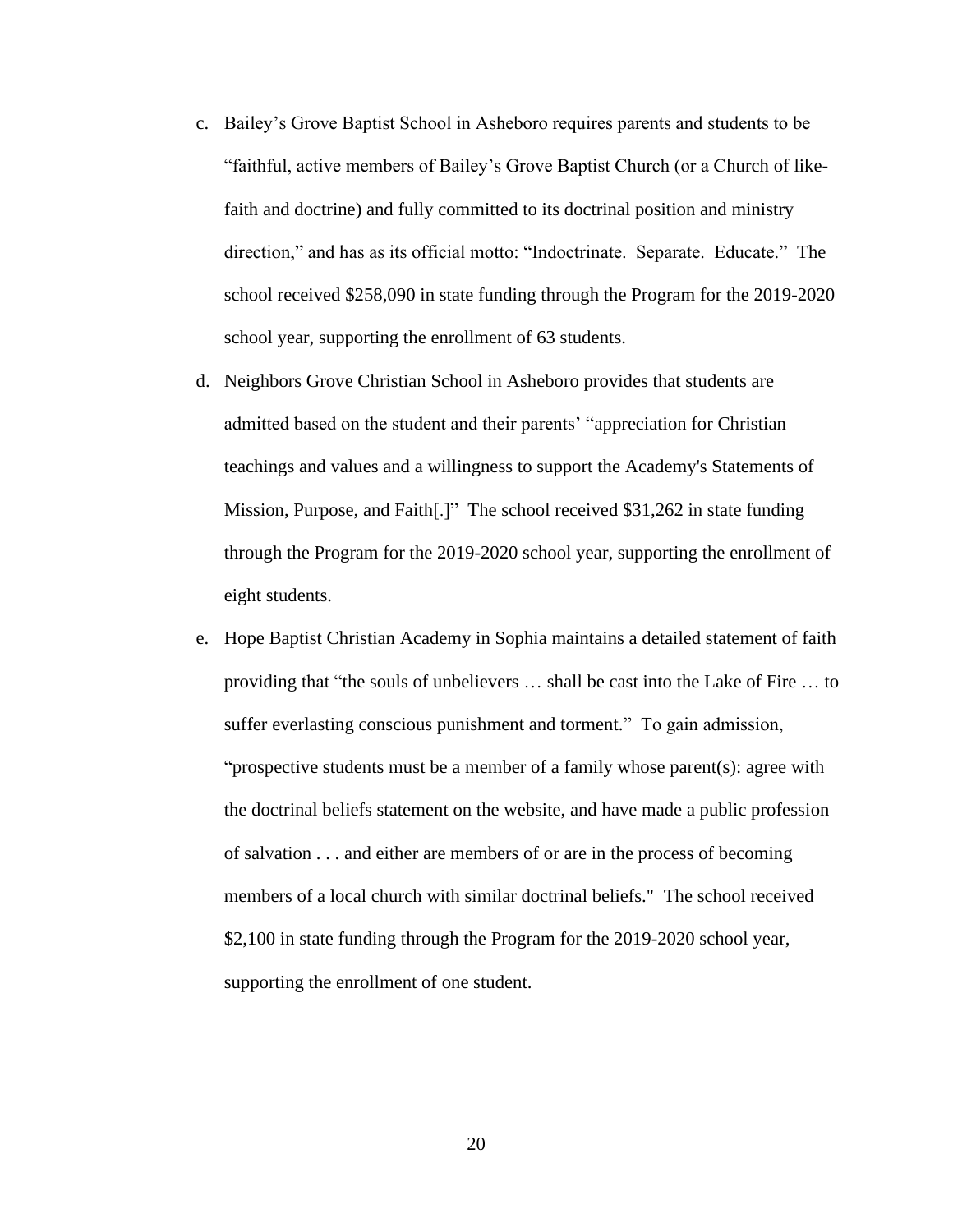54. Upon information and belief, some or all of the remaining Randolph County private schools also discriminate on the basis of religion, even if they do not admit to doing so in public-facing documents.

55. Plaintiff Howell has two school-aged children. Plaintiff Howell's son has autism. When Plaintiff Howell was enrolling her son in school, she realized that the Randolph County public school system did not have adequate resources to support him. Plaintiff Howell qualifies for a voucher, and has explored the possibility of sending her children to a private school. She is explicitly barred from having her children attend most Randolph County private schools because she is not a Christian.

56. Plaintiff Howell has no private school choices in Randolph County that are not Christian religious schools.

57. Although Plaintiff Howell otherwise qualifies for a voucher, she cannot send her children to any of the private schools in Randolph County because she is not a Christian, and because she is unwilling to cede control over her children's faith to a religious school.

58. Plaintiff Howell enrolled her children in a public school in Guilford County that has adequate resources. Plaintiff Howell currently drives 45 minutes, each way, to take her children to school.

59. Plaintiff Howell's friends and neighbors have more publicly funded educational opportunities than Plaintiff Howell solely because of their religious beliefs.

60. Plaintiff Howell pays state taxes that the Program directs to schools that discriminate against her and others who are not Christian.

61. Plaintiff Howell pays state taxes that the Program directs to schools that use the funds to teach that she and others who are not Christian are condemned to hell.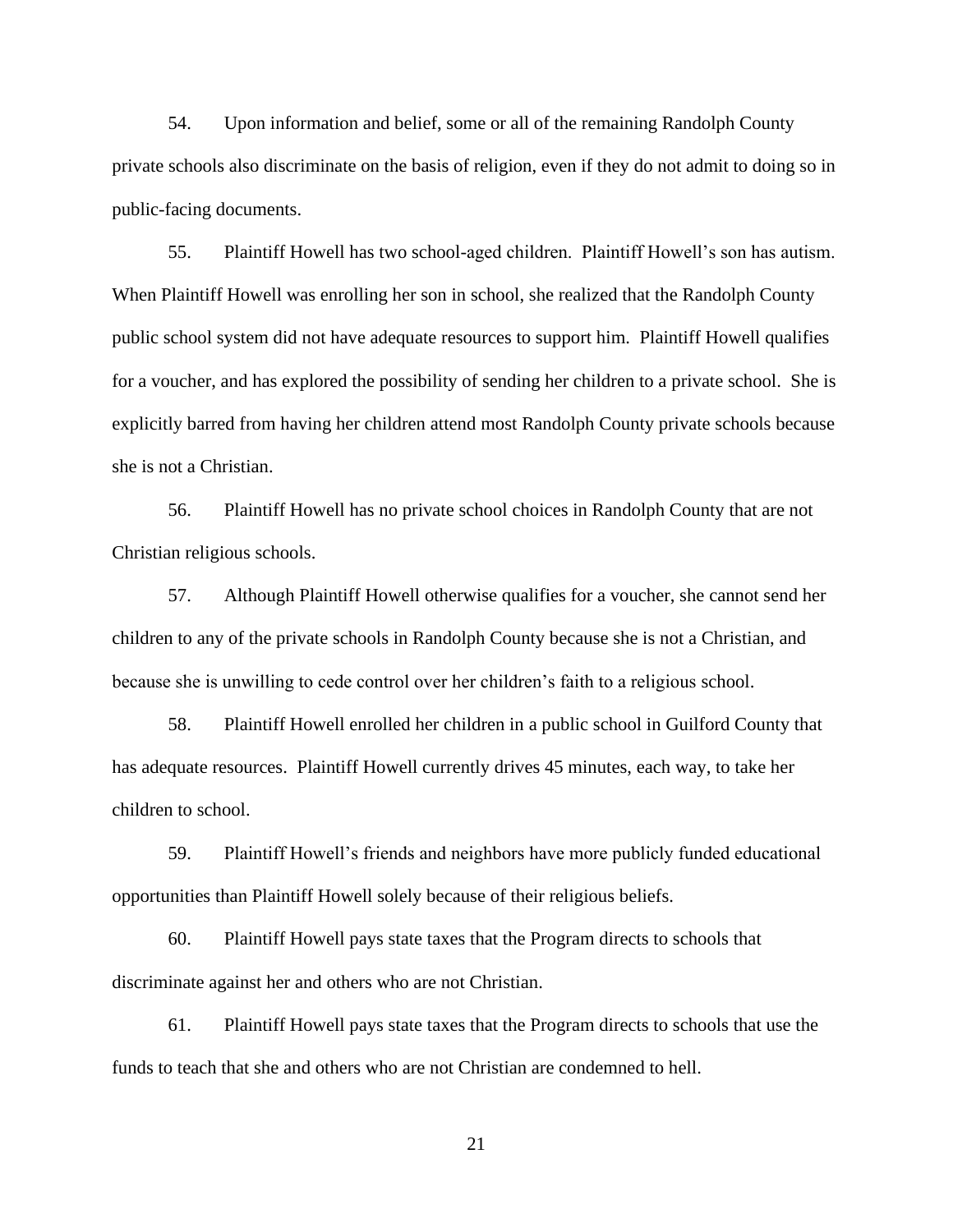62. The Program denies Plaintiff Howell and her children the important social, professional, business, political, spiritual, and educational benefits of living in a community free from state-supported discrimination.

### *Plaintiffs Kate Meininger and Elizabeth Meininger, Plaintiff Tamika Walker Kelly*

63. Plaintiffs Kate Meininger and Elizabeth Meininger are residents of Cumberland County, North Carolina. The two women are married and have two children who attend a Cumberland County public school. They meet the income requirements for a voucher. Kate Meininger is a Muslim, is not a Christian, and does not maintain Christian religious beliefs.

64. Plaintiff Tamika Walker Kelly is a resident of Cumberland County, North Carolina. Plaintiff Walker Kelly is Catholic. Plaintiff Walker Kelly does not maintain the particular religious beliefs required to gain admission to many voucher schools. For example, Plaintiff Walker Kelly does not believe homosexuality is sinful, and supports marriage equality and LGBTQ rights.

65. In the 2019-20 school year, the Program funds the education of 1,349 students at 25 Cumberland County private schools.

66. Many of the largest private schools in Cumberland County publicly admit to discriminating on the basis of religion and sexual orientation.

> a. The Village Christian Academy has admissions standards including "an acceptance of Jesus Christ as Lord by one of the parents or guardian, and the student if age applicable." It also maintains an "Essentials of Faith" that proclaims that marriage is "solely between a man and a woman" and that "no same-sex marriages, unions, affirmations, or endorsements" shall be "conducted or expressed" on its school or church property. The school received \$172,200 in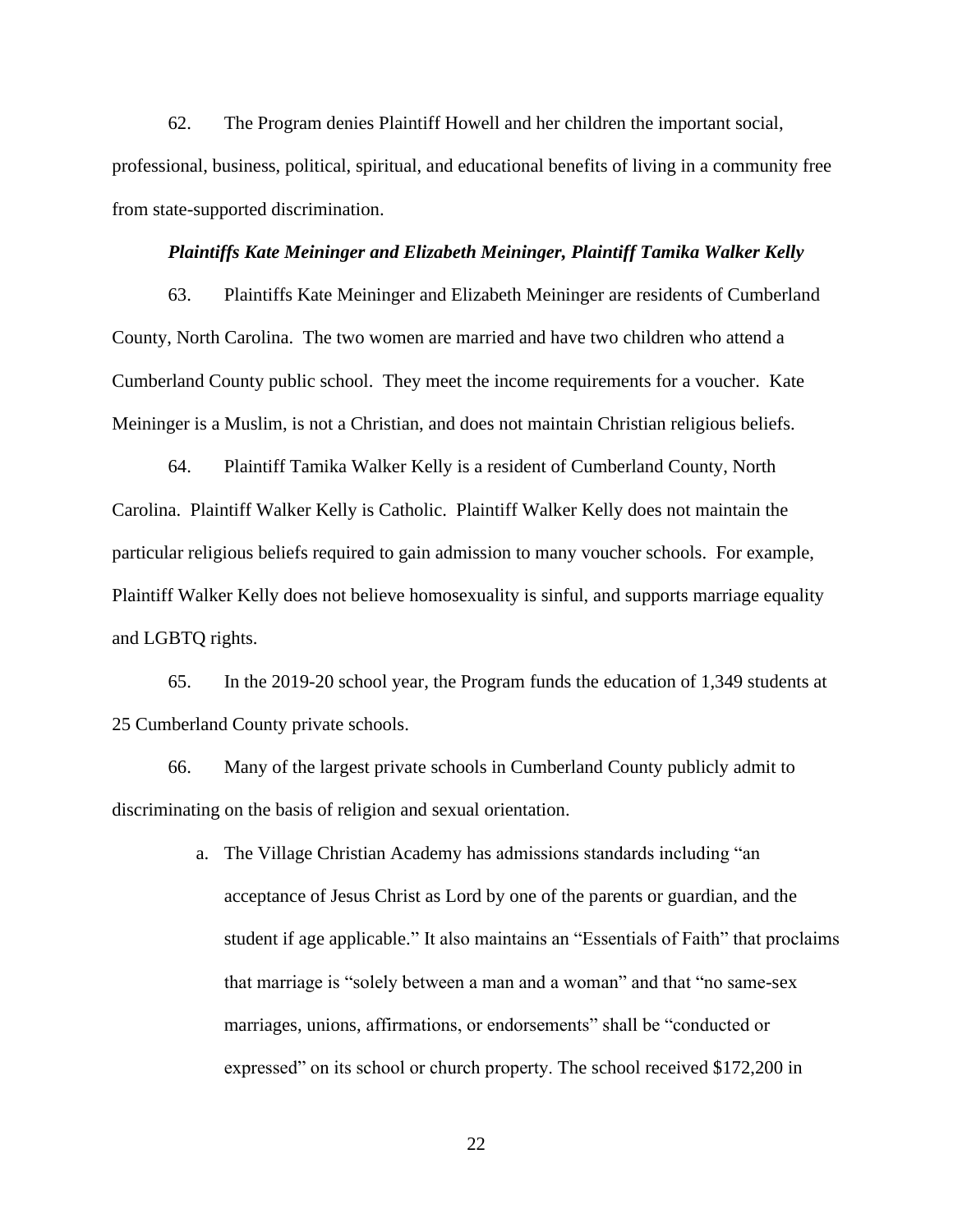state funding through the Program for the 2019-2020 school year, supporting the enrollment of 41 students.

- b. Fayetteville Christian School "will not admit families that belong to or express faith in religions that deny the absolute Deity/Trinity of Jesus Christ as the one and only Savior and path to salvation" and teaches that those who are not saved "are lost unto the resurrection of damnation." The school requires students and parents to "agree to and abide by" its belief that "'marriage' has only one meaning: the uniting of one man and one woman in a single, exclusive union, as delineated in Scripture." The school received \$623,890 in state funding through the Program for the 2019-2020 school year, supporting the enrollment of 151 students.
- c. Freedom Christian Academy has admission standards providing that "at least one of the parents (or legal guardian) should be a follower of Christ and active in a local church or seeking a church home." The school proclaims that marriage is between "one man and one woman … as delineated by scripture," and seeks students "who are living in a Biblically-appropriate family unit." The school received \$481,723 in state funding through the Program for the 2019-2020 school year, supporting the enrollment of 118 students.
- d. Berean Baptist Academy only accepts students who "give a clear testimony of Salvation," and requires that "parents and student must be faithful attendees at Berean Baptist Church or a church of 'like' faith." The school states that marriage is between "one man and one woman" and provides that its "beliefs regarding human sexuality and marriage … can factor in admissions decisions and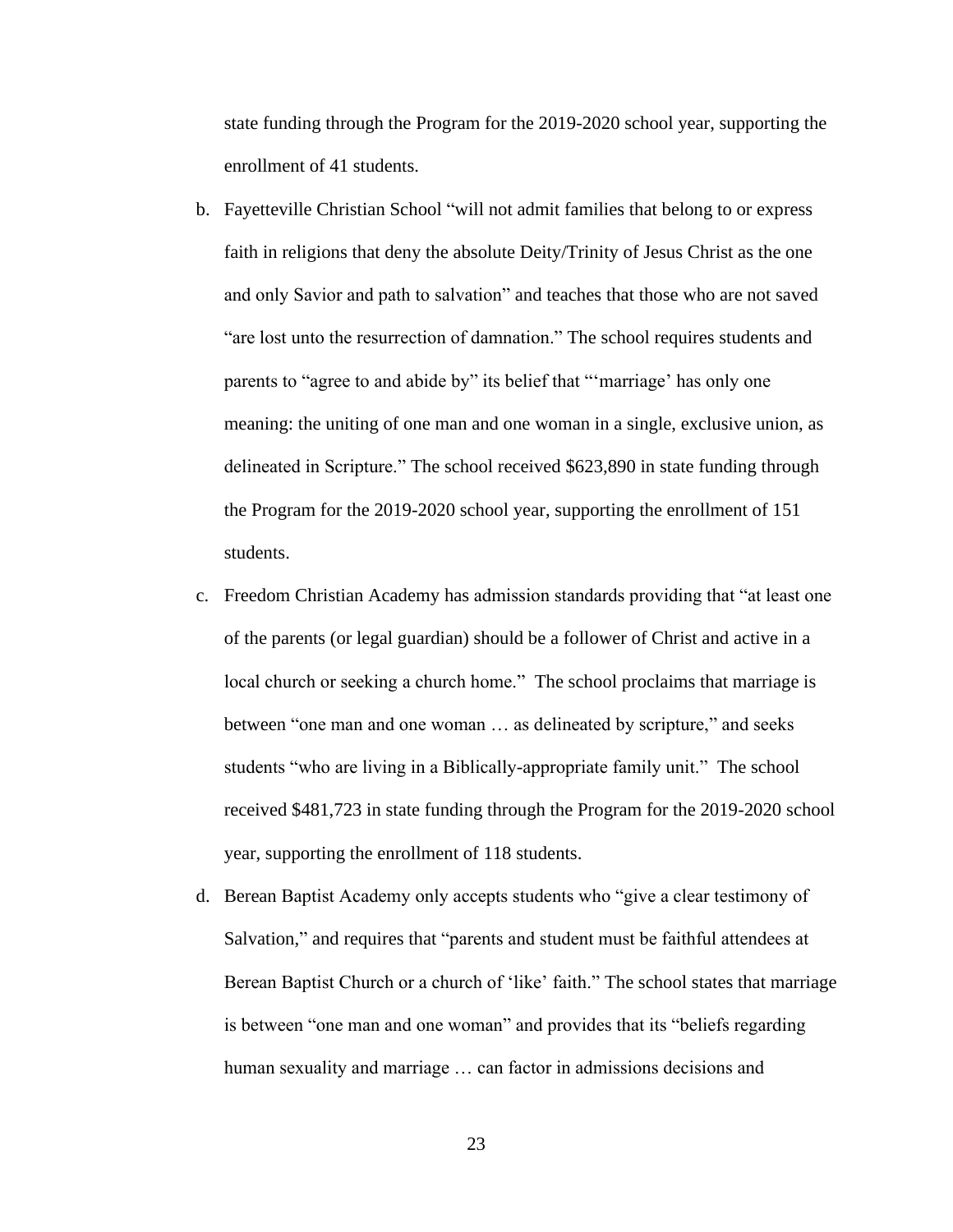continued enrollment[.]" The school received \$855,877 in state funding through the Program for the 2019-2020 school year, supporting the enrollment of 212 students.

- e. Northwood Temple Academy requires parents of prospective students to agree to abide by the school's Christian moral standards, declares that marriage is between "one man and one woman," and "retains the right to refuse enrollment or to require automatic withdrawal of any student who . . . is unable to support the moral principles of the school" or "if a parent engages in sexual immorality, including any who practice, promote, and/or condone homosexual/ bisexual/ transgendered [sic] behavior[.]" The school received \$480,620 in state funding through the Program for the 2019-2020 school year, supporting the enrollment of 119 students.
- f. Cornerstone Christian Academy "reserves the right to refuse admission to any student from a family who cannot be supportive of the major doctrines that will be taught at the Academy" in order to "prevent spiritual confusion." The school also "reserves the right … to refuse admission to an applicant or discontinue enrollment of a current student" who is "living in, condoning, or supporting any form of sexual immorality" or is "practicing or promoting a homosexual lifestyle or alternative gender identity[.]" The school received \$354,259 in state funding through the Program for the 2019-2020 school year, supporting the enrollment of 89 students.
- g. Riverside Christian Academy is "committed to providing a Christ-centered education promoting leaders in God's Kingdom" and "reserves the right to select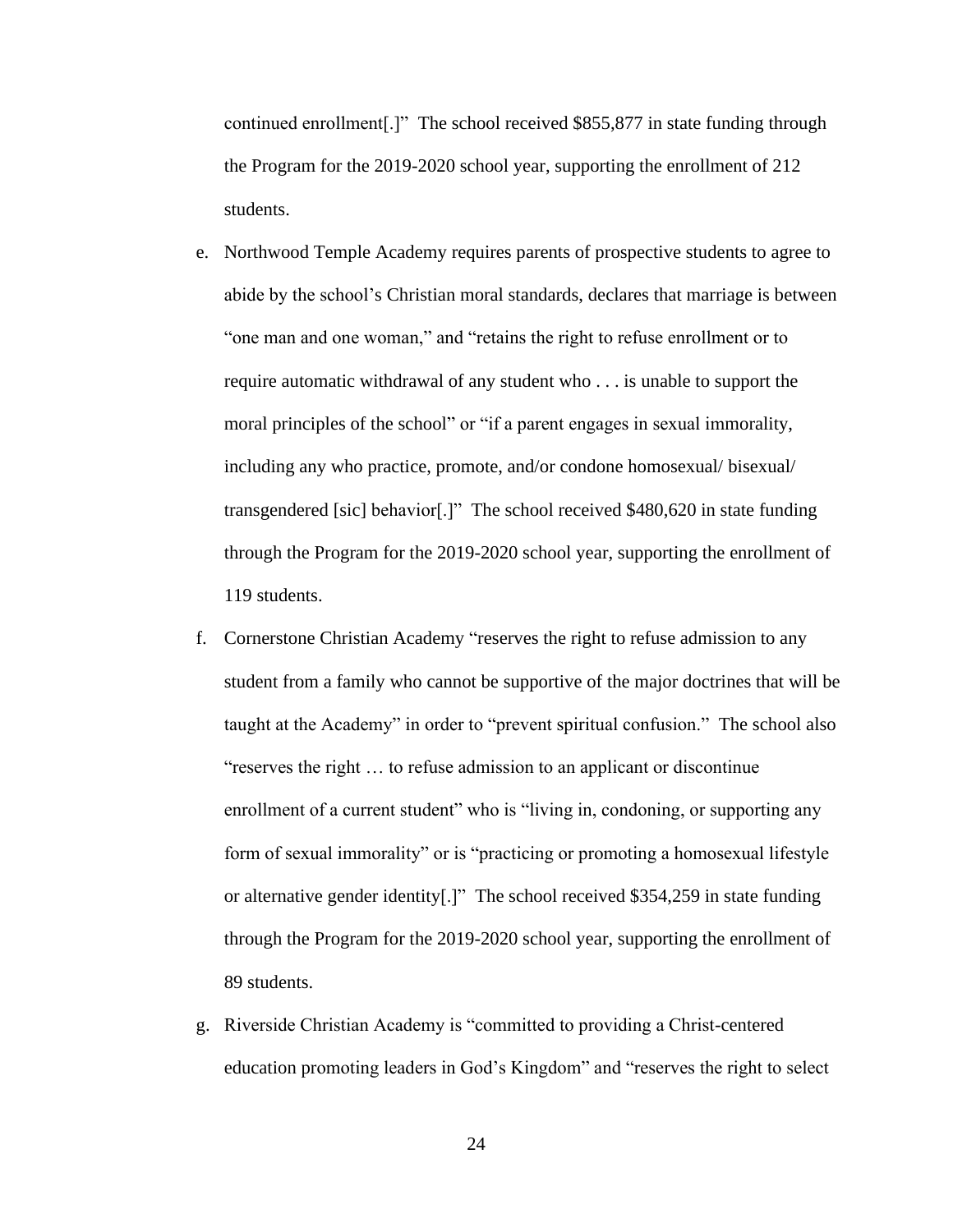students on the basis of … religious commitment [and] lifestyle choices[.]" The school also proclaims that "to help guard your children's minds against the licentious attitudes fostered by popular education, any anti-Christian behavior such as homosexuality and abortion is exposed for what it is." The school received \$200,340 in state funding through the Program for the 2019-2020 school year, supporting the enrollment of 52 students.

h. Renaissance Classical Christian Academy practices a "biblical philosophy of admissions," proclaims that marriage is between "one man and one woman," and for applying students, requires "at least one parent or guardian to give a credible profession of faith in Jesus Christ as their personal Lord and Savior, and be a regular attendee or member of a Christian church." The school received \$166,641 in state funding through the Program for the 2019-2020 school year, supporting the enrollment of 42 students.

67. Upon information and belief, many other Cumberland County private schools discriminate on the basis of religion even when they do not admit to doing so in public-facing documents.

68. Upon information and belief, many other Cumberland County private schools discriminate on the basis of sexual orientation and beliefs regarding sexual orientation, even when they do not admit to doing so in public-facing documents.

69. The Meiningers have struggled to find a school in which one of their children will thrive. They qualify for a voucher, and in exploring their educational options, they looked into local private schools. They realized that nearly all of their choices were Christian religious schools. They realized that many private schools explicitly barred their children from admission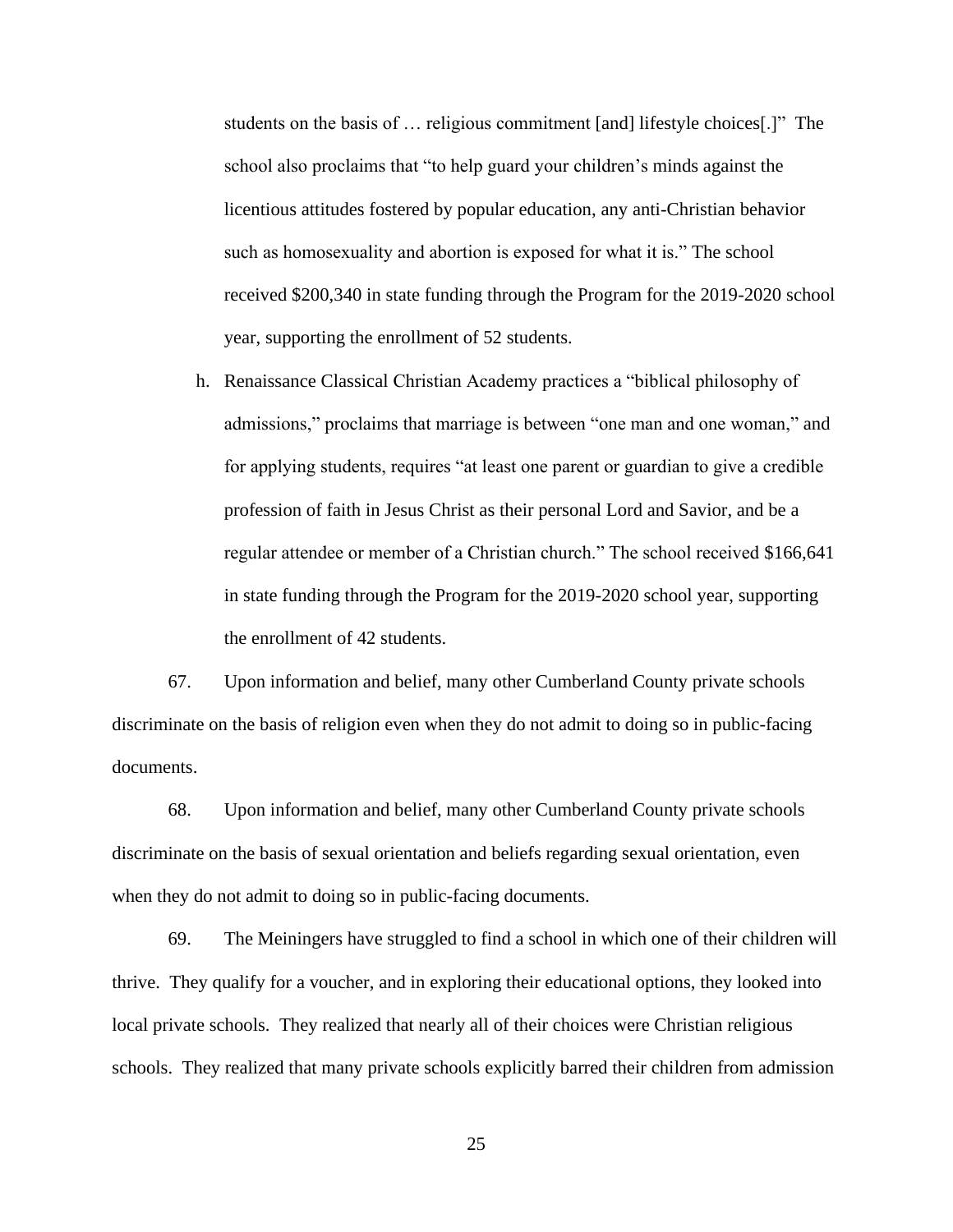because Kate is Muslim, because neither Kate nor Elizabeth adhere to the religious doctrines maintained by the schools, because they are in a same-sex marriage, and because they do not believe that homosexuality is sinful.

70. The Meiningers' friends and neighbors have more publicly funded educational opportunities than the Meiningers because of their religious beliefs.

71. The Meiningers' friends and neighbors have more publicly funded educational opportunities than the Meiningers because of who they love.

72. The Meiningers pay state taxes that the Program directs to schools that discriminate against members of their faith and sexual orientation.

73. The Meiningers pay state taxes that the Program uses to fund religious instruction teaching that they, others who are not Christian, and others who are in same-sex relationships are condemned to hell.

74. The Program denies the Meiningers' and their children the important social, professional, business, political, spiritual, and educational benefits of living in a community free from state-supported religious discrimination.

75. Plaintiff Walker Kelly cannot enroll her child in many voucher-funded private schools even though she is a Christian because she does not maintain many of the religious beliefs required by the voucher-funded private schools.

76. Plaintiff Walker Kelly pays state taxes that the Program directs to schools that discriminate against her and against others who do not maintain the particular religious beliefs required by the voucher-funded private schools.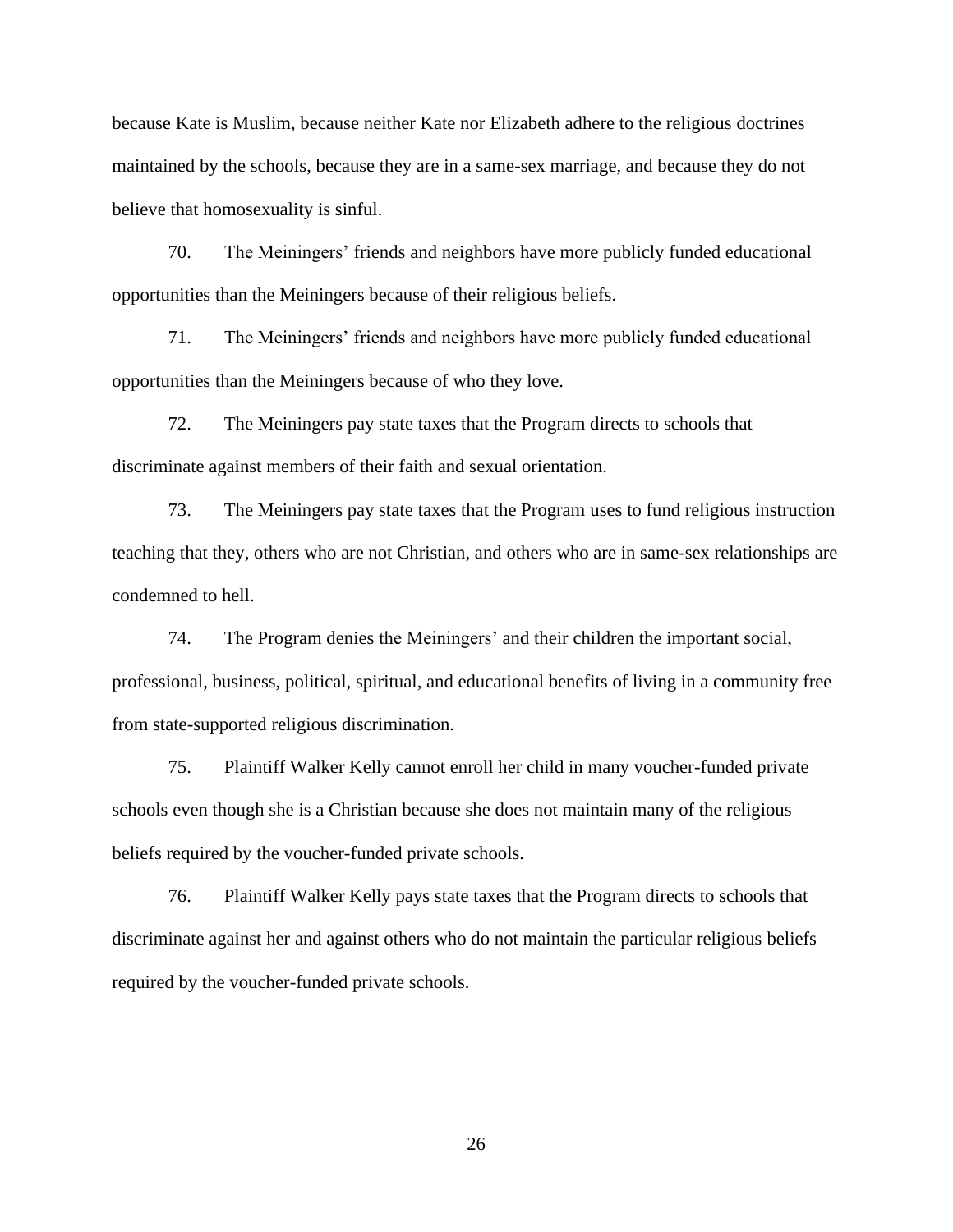77. Plaintiff Walker Kelly pays state taxes that the Program uses to fund religious instruction teaching that she and others who do not subscribe to particular religious tenets are condemned to hell.

78. The Program denies Plaintiff Walker Kelly the important social, professional, business, political, spiritual, and educational benefits of living in a community free from statesupported discrimination.

# *Plaintiff John Sherry*

79. Plaintiff John Sherry is a resident of Wake County, North Carolina. Plaintiff Sherry has two children, one of whom is a student in the Wake County Public School system.

80. Plaintiff Sherry is gay and is in a same-sex marriage. He believes marriage should be between two consenting adults, regardless of their gender. He does not maintain religious beliefs that condemn same-sex marriages, homosexuality, bisexuality, or gender nonconformity.

81. In the 2019-2020 school year, the Program funds 50 Wake County private schools, supporting the enrollment of 972 students.

82. Many private schools in Wake County publicly admit to discriminating against students on the basis of their or their parent's sexual orientation and gender identity, and require students to adopt religious beliefs that condemn homosexuality, bisexuality, and gender nonconformity.

> a. Raleigh Christian Academy professes that homosexuality is a "sinful perversion[] of God's gift of sex" and that "any actions or identifying statements concerning … homosexuality, lesbianism, [or] bisexuality" will "not . . . be tolerated in any form and will constitute grounds for expulsion." The school received \$283,500 in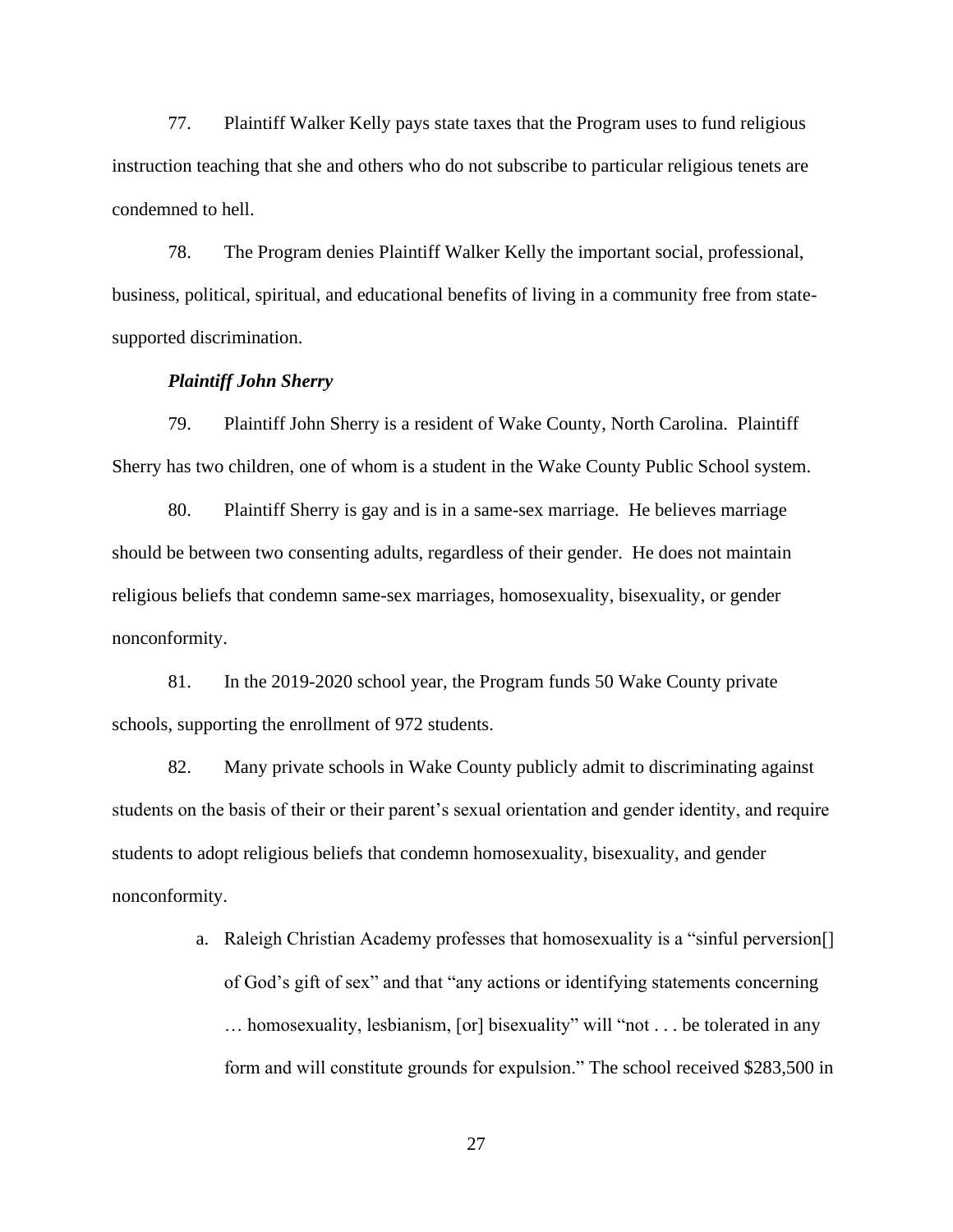state funding through the Program for the 2019-2020 school year, supporting the enrollment of 69 students.

- b. Wake Christian Academy reserves the right to "refuse admission of an applicant" when the "atmosphere or conduct within a particular home . . . are counter to or in opposition to the biblical lifestyle the school teaches," including "homosexual acts, bisexual acts, gender identity different than the birth sex, promoting such practices, or otherwise the inability to support the moral principles of the school." The school received 228,060 in state funding through the Program for the 2019- 2020 school year, supporting the enrollment of 57 students.
- c. North Raleigh Christian Academy's "Biblical Morality Lifestyle Statement" proclaims that "sexual relationships between persons of the same sex are immoral and sinful" and provides that "[a]s a parent … acceptance of admission means I have read the school's biblical morality policy and agree to abide by it." The school "retains the right to refuse enrollment or to discontinue enrollment of any student who … professes to be homosexual/bisexual/transgender … and/or any student who condones, supports, or otherwise promotes such practices[.]" The school received \$218,139 in state funding through the Program for the 2019-2020 school year, supporting the enrollment of 52 students.
- d. Friendship Christian School Raleigh "retains the right to refuse enrollment to or to expel any student who engages in sexual immorality, including any student who professes to be homosexual/bisexual or is a practicing homosexual/bisexual, as well as any student who condones, supports, or otherwise promotes such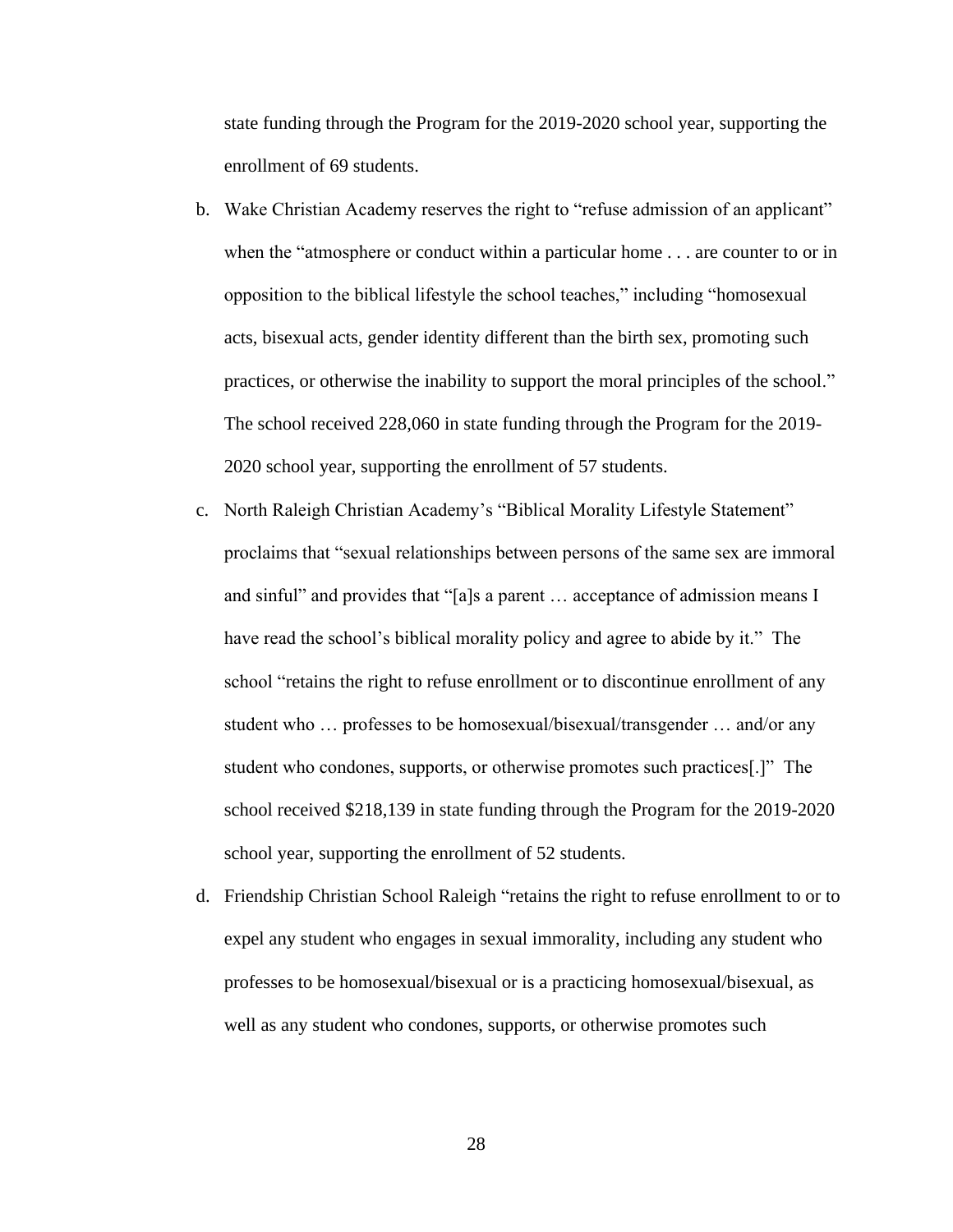practices[.]" The school received \$184,800 in state funding through the Program for the 2019-2020 school year, supporting the enrollment of 44 students.

e. Iron Academy in Raleigh reserves the right to "refuse admission of an applicant" when the "atmosphere or conduct within a particular home is counter to or in opposition to the biblical lifestyle that the school teaches" including "practicing a homosexual lifestyle or alternative gender identity; promoting such practices; or otherwise having the inability to support the biblical principles of the school." The school received \$21,000 in state funding through the Program for the 2019- 2020 school year, supporting the enrollment of five students.

83. Upon information and belief, many other private schools in Wake County discriminate on the basis of sexual orientation, gender identity, and transgender status, and on the basis of students' and parents' religious beliefs regarding sexual orientation and gender identity, even when they do not admit to doing so in public-facing documents.

84. Plaintiff Sherry cannot enroll his children in many voucher-funded private schools because he is gay; supports gay marriage; is married to a man; and does not believe that homosexuality, bisexuality, or gender nonconformity are sinful.

85. Plaintiff Sherry's friends and neighbors have more publicly funded educational opportunities than Plaintiff Sherry because of their beliefs regarding marriage, sexual orientation, and gender identity.

86. Plaintiff Sherry's friends and neighbors have more publicly funded educational opportunities than Plaintiff Sherry because of who they love.

87. Plaintiff Sherry pays state taxes that the Program directs to schools that discriminate against Plaintiff Sherry and others who are gay, bisexual, or gender non-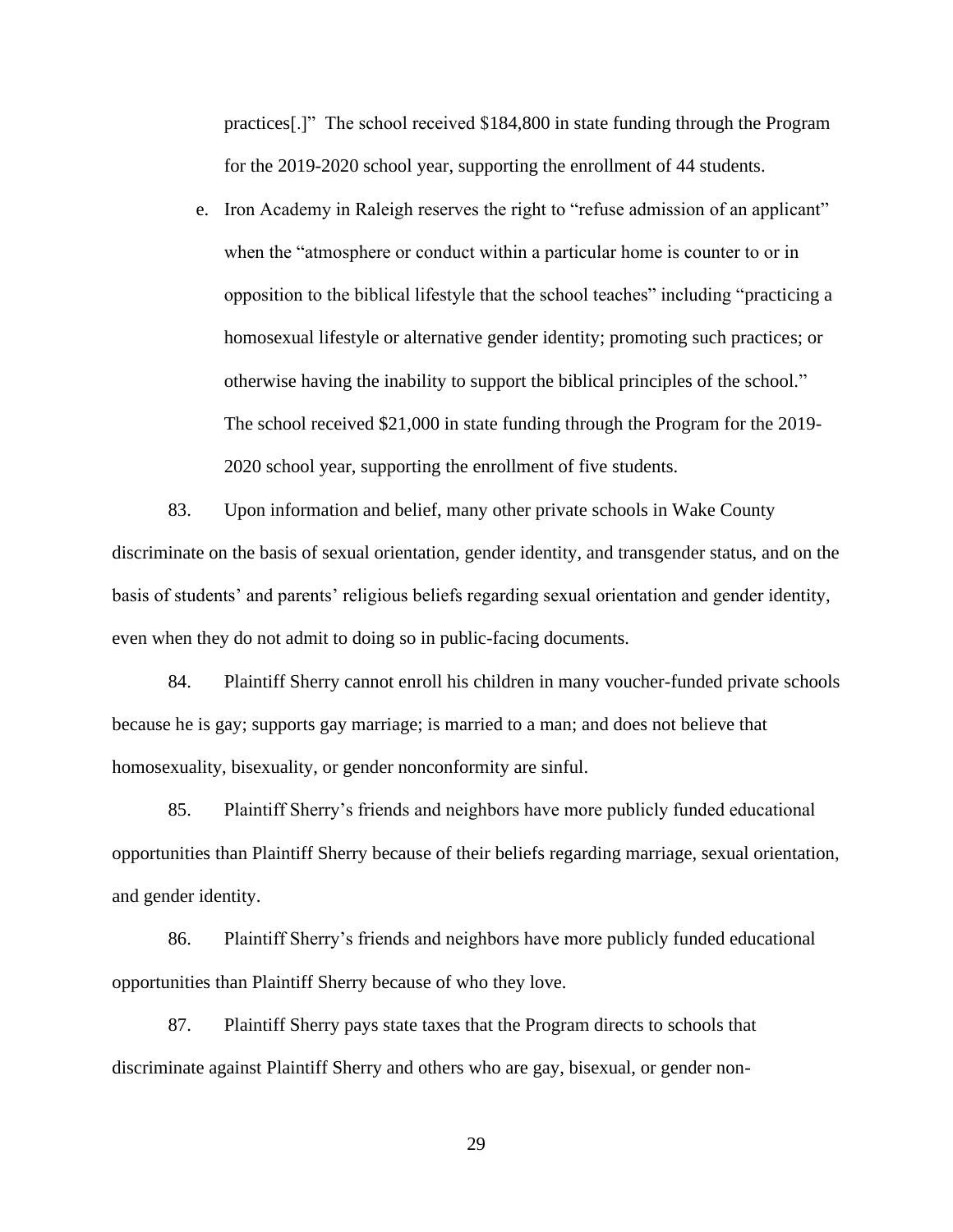conforming, and that discriminate and against Plaintiff Sherry and others whose religious beliefs condone and support homosexuality, bisexuality, and gender non-conformity.

88. Plaintiff Sherry pays state taxes that the Program directs to schools that teach he is a sinner because of who he loves.

89. The Program denies Plaintiff Sherry and his children the important social, professional, business, political, spiritual, and educational benefits of living in a community free from state-supported discrimination.

## *Plaintiff Rivca SaNogueira, Plaintiff Kristy Moore*

90. Plaintiff Rivca Rachel SaNogueira is a resident of Durham County, North Carolina. Plaintiff SaNogueira is Jewish, is raising her daughter in the Jewish faith and tradition, and is active in her synagogue. Plaintiff SaNogueira is not a Christian, does not subscribe to Christian beliefs, and is not a member of a Christian religious community.

91. Plaintiff Kristy Moore is a resident of Durham County, North Carolina. Plaintiff Moore is Baptist, is raising her children in the Baptist faith, and is a member of a Baptist Church. Plaintiff Moore does not maintain the particular religious beliefs required to gain admission to many voucher schools. For example, Plaintiff Moore does not believe homosexuality is sinful, and supports marriage equality and LGBTQ rights.

92. In the 2019-20 school year, the Program funds nineteen Durham County private schools, supporting the enrollment of 411 students.

93. Many of the largest private schools in Durham County publicly admit to discriminating on the basis of religion.

> a. Bethesda Christian Academy in Durham is "a discipleship school seeking to partner with Christian families[.]" The school's admissions policy has "Spiritual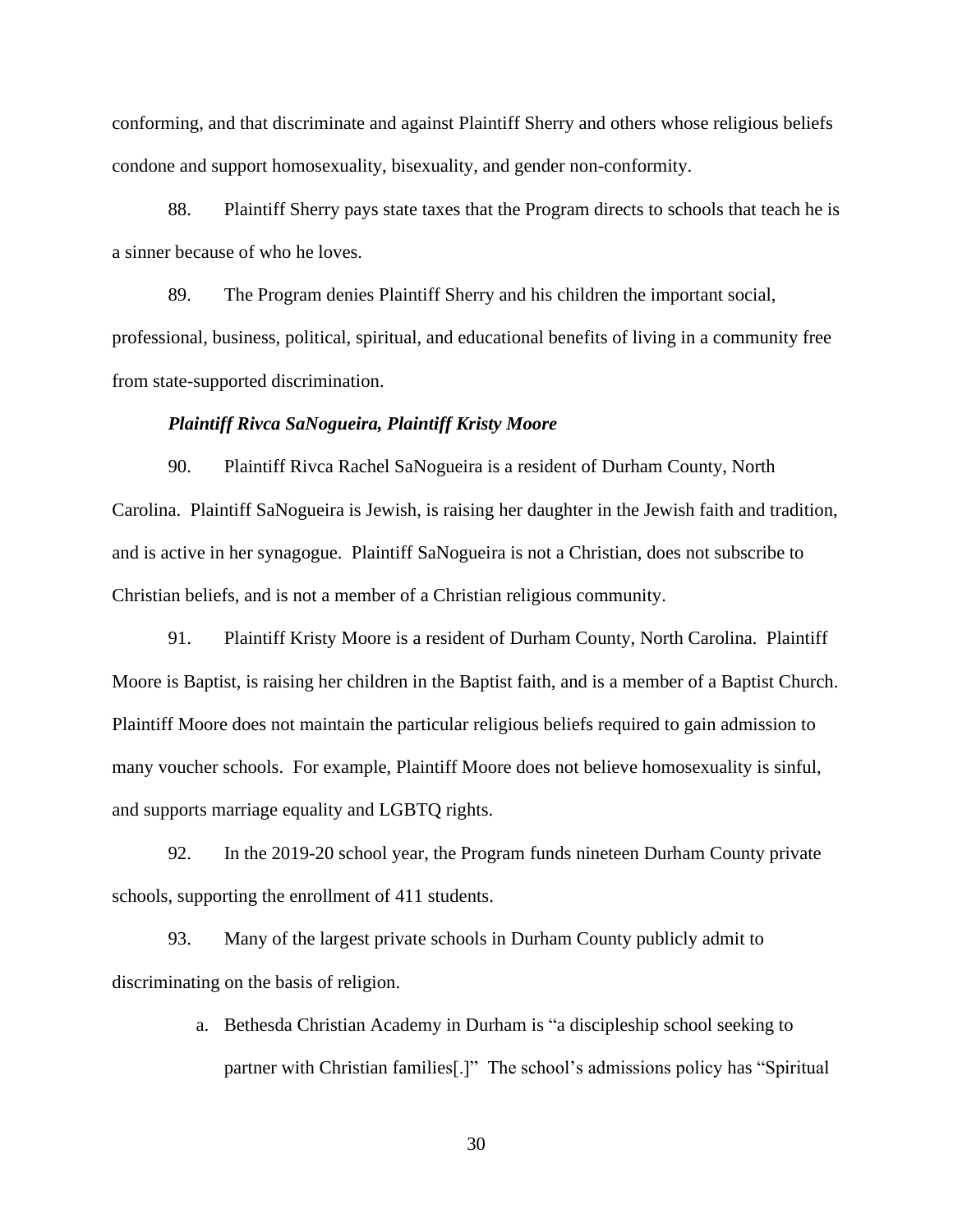Requirements" asking that parents "share the testimony of their salvation experience" and "read and support" the school's statement of faith, which includes numerous Christian religious tenets. The school "reserves the right . . . to refuse admission of an applicant or discontinue enrollment of a current student" if "the atmosphere or conduct within a particular home or the activities of the student are counter to . . . the biblical lifestyle the school teaches," including "living in, practicing, condoning, or supporting . . . homosexual acts, bi-sexual acts; gender identity different than the birth sex at the chromosomal level; promoting such practices; or otherwise the inability to support the moral principles of the school." Bethesda Christian Academy received \$130,074 through the Program for the 2019-2020 school year, supporting the enrollment of 32 students.

- b. Liberty Christian School in Durham is a "ministry of Liberty Baptist Church" that "reserves the right to dismiss any student who does not respect its spiritual standards." Any family that "withdraws fellowship from Liberty Baptist Church or is critical of the church or its ministries may lose the privilege of the ministry of Liberty Christian School." Liberty Christian received \$379,090 through the Program for the 2019-2020 school year, supporting the enrollment of 94 students.
- c. Mount Zion Christian Academy in Durham requires student applicants and their parents to sign a "Statement of Faith," swearing that they are in agreement with various Christian tenets. Mount Zion received \$419,580 through the Program for the 2019-2020 school year, supporting the enrollment of 106 students.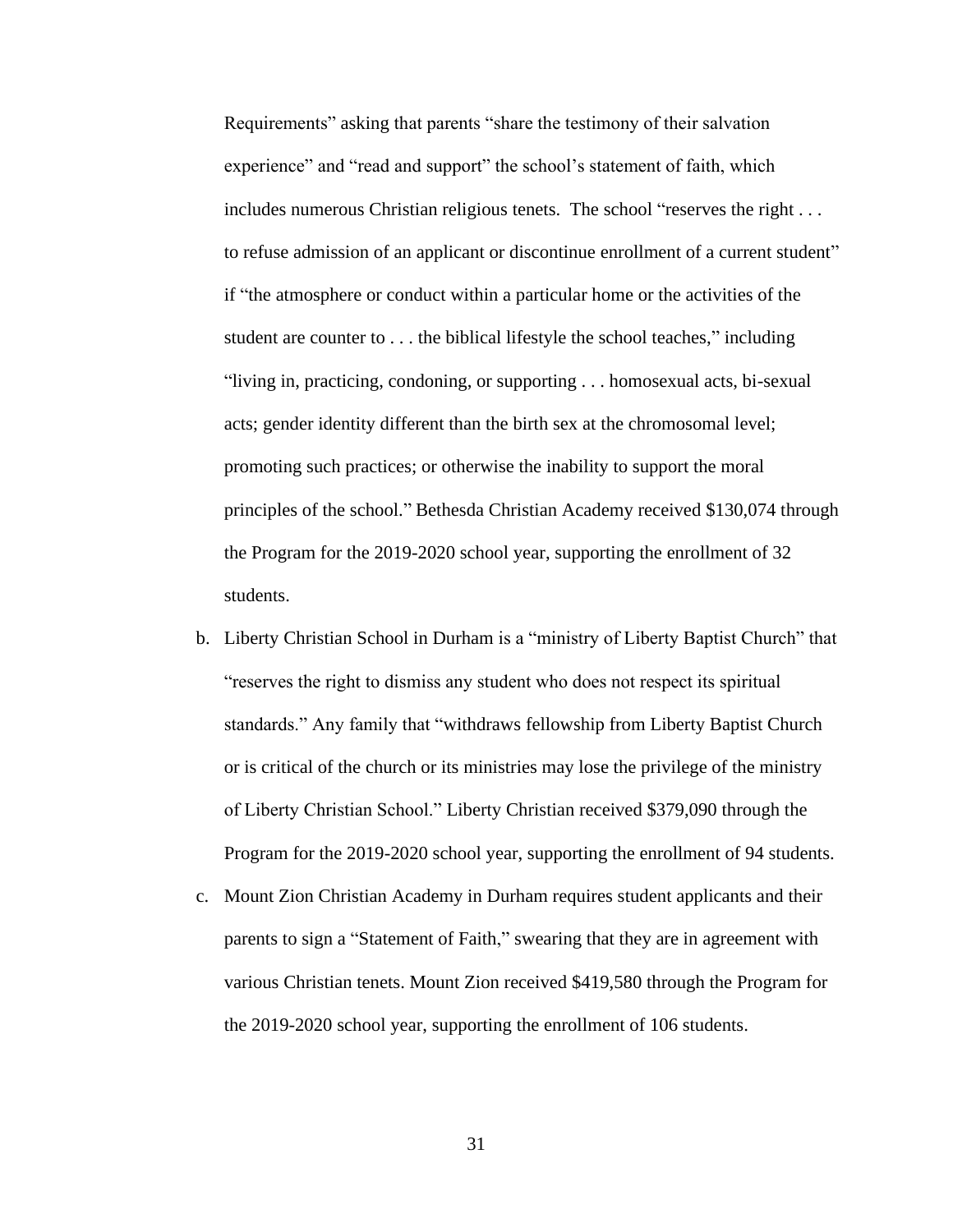- d. Fellowship Baptist Academy in Durham only admits students who are "members of Fellowship Baptist Church" or who "attend other Bible-believing churches[.]" The school received \$166,865 through the Program for the 2019-2020 school year, supporting the enrollment of 47 students.
- e. To enroll in Gorman Christian Academy in Durham "[p]arents and students must agree with the school's mission" and "statement of faith," and parents must sign a "spiritual and doctrinal commitment" stating that they "believe that Jesus is the Son of God, was born of a virgin, was wholly God and man, lived a sinless life, died in our place as a sacrifice for the sins of mankind, was buried, arose from the grave and ascended into Heaven." The school professes that "those persons who die . . . without Christ spend eternity in Hell[.]" Gorman Christian Academy received \$67,200 through the Program for the 2019-2020 school year, supporting the enrollment of 16 students.
- f. Cresset Christian Academy in Durham requires parents of applicants to "agree to support the statement of faith and the Christian philosophy of education." "Flaunting participation in a non-Christian lifestyle" is considered a "major offense[]" in line with "threats to harm others" and "[d]efacing school property," and may result in suspension or dismissal. Cresset Christian Academy received \$9,240 through the Program for the 2019-2020 school year, supporting the enrollment of three students.

94. Upon information and belief, additional Durham County private schools also discriminate on the basis of religion, even if they do not admit to doing so in public-facing documents.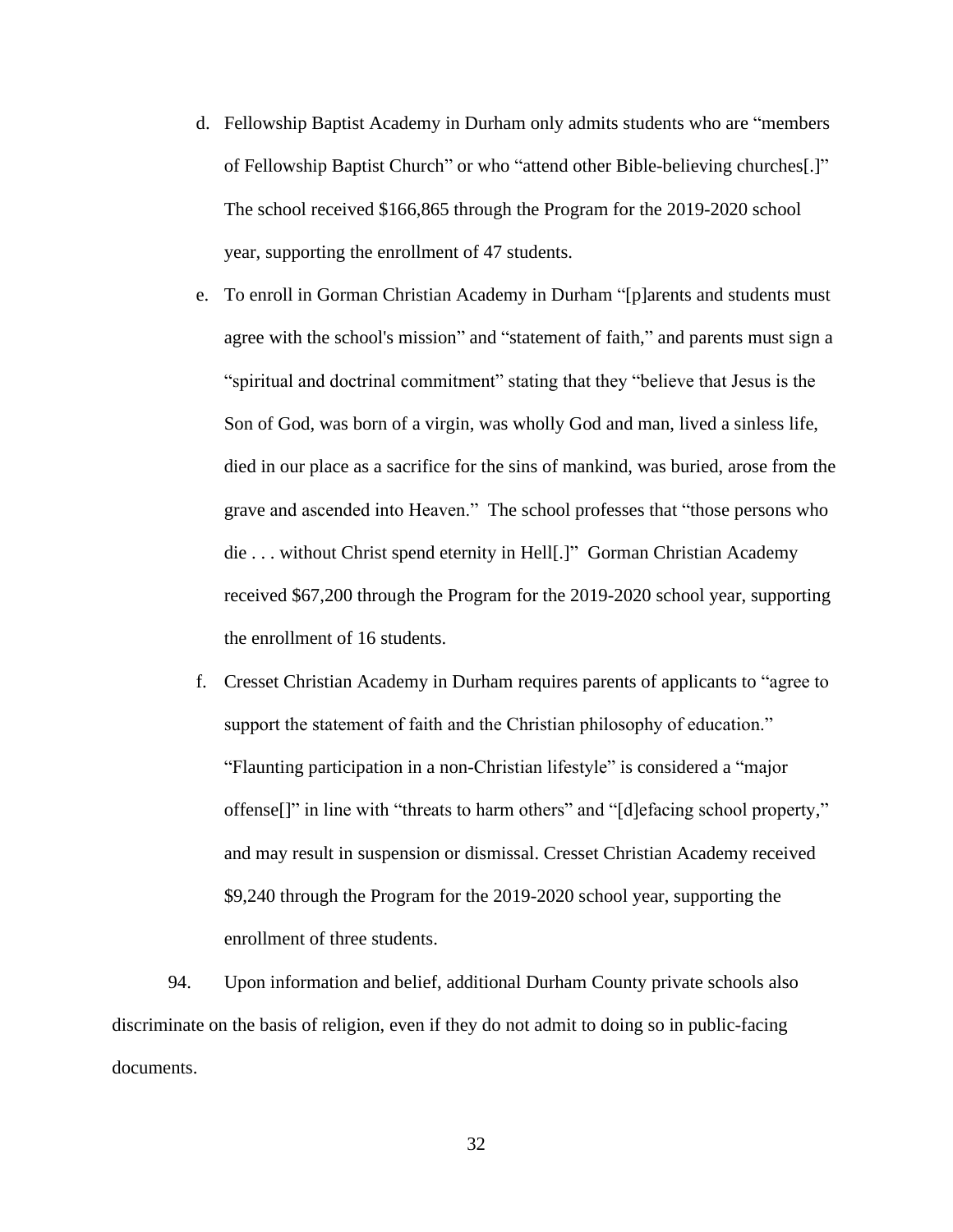95. Plaintiff SaNogueira cannot enroll her child in many voucher-funded private schools because she is Jewish, because she is not a Christian, and because she does not maintain many of the religious beliefs required by voucher-funded private schools.

96. Plaintiff SaNogueira pays state taxes that the Program directs to schools that discriminate against her, against others who are not Christians, and against others who do not maintain the religious beliefs required by the voucher-funded private schools.

97. Plaintiff SaNogueira pays state taxes that the Program uses to fund religious instruction teaching that she and others who are not Christian are condemned to hell.

98. The Program denies Plaintiff SaNogueira the important social, professional, business, political, spiritual, and educational benefits of living in a community free from statesupported discrimination.

99. Plaintiff Moore cannot enroll her children in many voucher-funded private schools even though she is a Christian because she does not maintain many of the religious beliefs required by the voucher-funded private schools.

100. Plaintiff Moore pays state taxes that the Program directs to schools that discriminate against her and against others who do not maintain the religious beliefs required by the voucher-funded private schools.

101. Plaintiff Moore pays state taxes that the Program uses to fund religious instruction teaching that she and others who do not subscribe to particular religious tenets are condemned to hell.

102. The Program denies Plaintiff Moore the important social, professional, business, political, spiritual, and educational benefits of living in a community free from state-supported discrimination.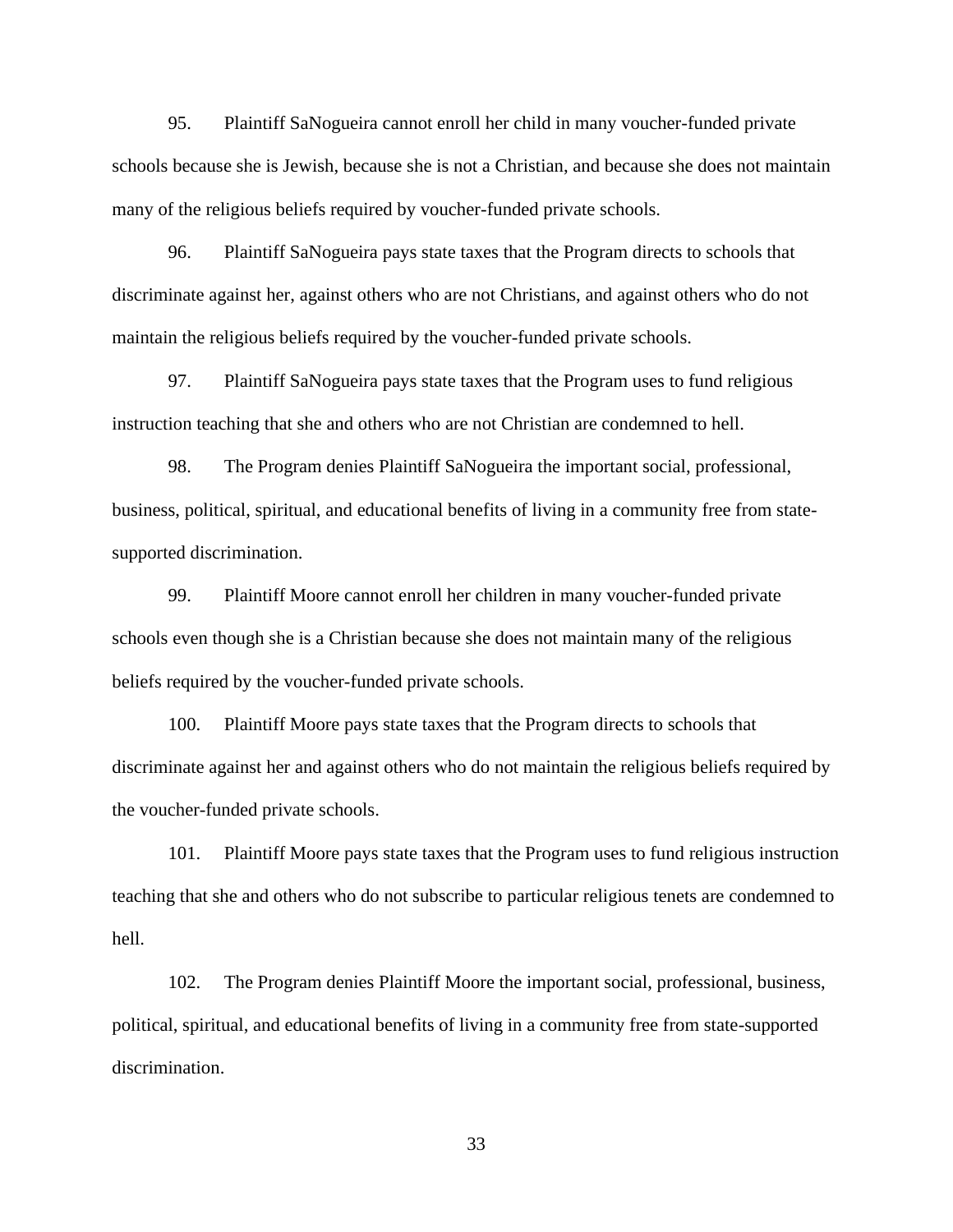#### **FIRST CLAIM FOR RELIEF**

Article I, Sections 13 and 19 of the North Carolina Constitution: Religious Discrimination and Interference with Rights of Conscience

103. The foregoing allegations are incorporated by reference.

104. Article I, Section 13 of the North Carolina Constitution provides: "All persons have a natural and inalienable right to worship Almighty God according to the dictates of their own consciences, and no human authority shall, in any case whatever, control or interfere with the rights of conscience."

105. Article I, Section 19 of the North Carolina Constitution forbids the State from subjecting any person to "discrimination . . . because of race, color, religion, or national origin."

106. The Program subjects Plaintiffs to religious discrimination and interferes with rights of conscience by funding educational opportunities that are conditioned on the Plaintiffs and their family members:

- a. Claiming to be a member of a school's religious faith and espousing its religious beliefs;
- b. Ceding control of their religious beliefs to a school;
- c. Accepting inculcation in their children of the school's religious beliefs;
- d. Refusing to express religious beliefs inconsistent with a school's;
- e. Participating in prescribed religious activities and rituals;
- f. Maintaining active membership in certain religious communities;
- g. Adopting beliefs that disavow gay, lesbian, bisexual, and transgender rights and identities;
- h. Concealing their sexual orientation, gender identity, and transgender status; and
- i. Conforming their lives and lifestyles to the school's religious beliefs.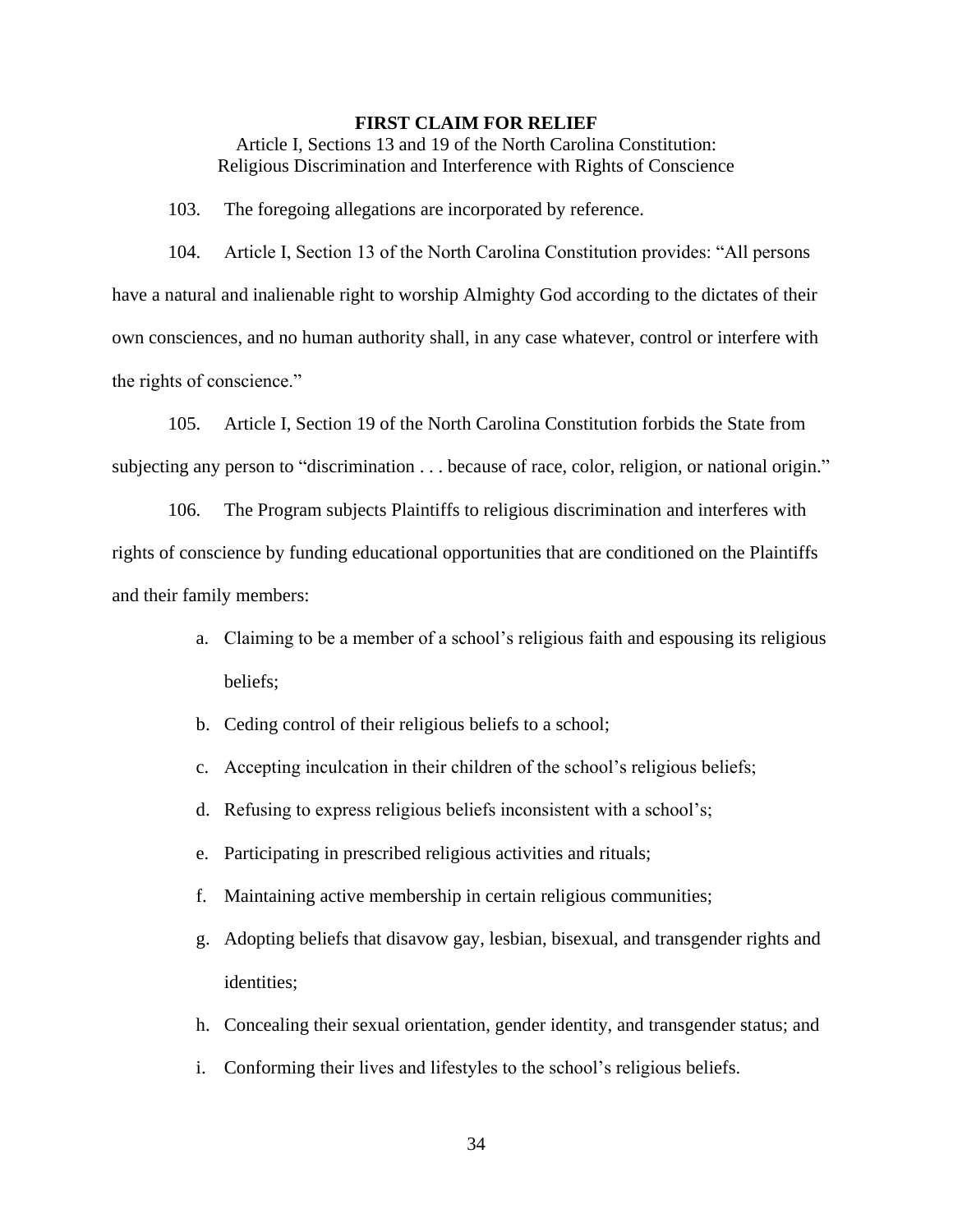107. The Program subjects Plaintiffs to religious discrimination and interferes with rights of conscience by creating a "school choice" program in which the scope of a student's choice is limited by the student and their family members':

a. religious beliefs;

- b. participation in religious activities and rituals;
- c. membership in a religious community; and
- d. conformity with religious lifestyle dictates.

108. The Program subjects Plaintiffs to religious discrimination and interferes with rights of conscience by funding schools that condition enrollment on the adoption of religious beliefs condemning homosexuality, bisexuality, and gender nonconformity.

109. The Program subjects Plaintiffs to religious discrimination and interferes with rights of conscience by directing their taxpayer dollars to schools that discriminate against members of Plaintiffs' faiths.

110. The Program subjects Plaintiffs to religious discrimination and interferes with rights of conscience by facilitating the division of communities on the basis of religion and by denying Plaintiffs the social, professional, business, political, educational, and spiritual benefits of living in a community free from state-supported religious discrimination.

111. The Program's beneficiaries are defined by their religion.

112. The Program controls and interferes with rights of conscience.

113. The Program uses taxpayer funds to create a Program in which a citizen's ability to participate depends on the nature of the citizen's religious beliefs.

114. As implemented, the Program in its entirety violates Article I, Sections 13 and 19 of the Constitution.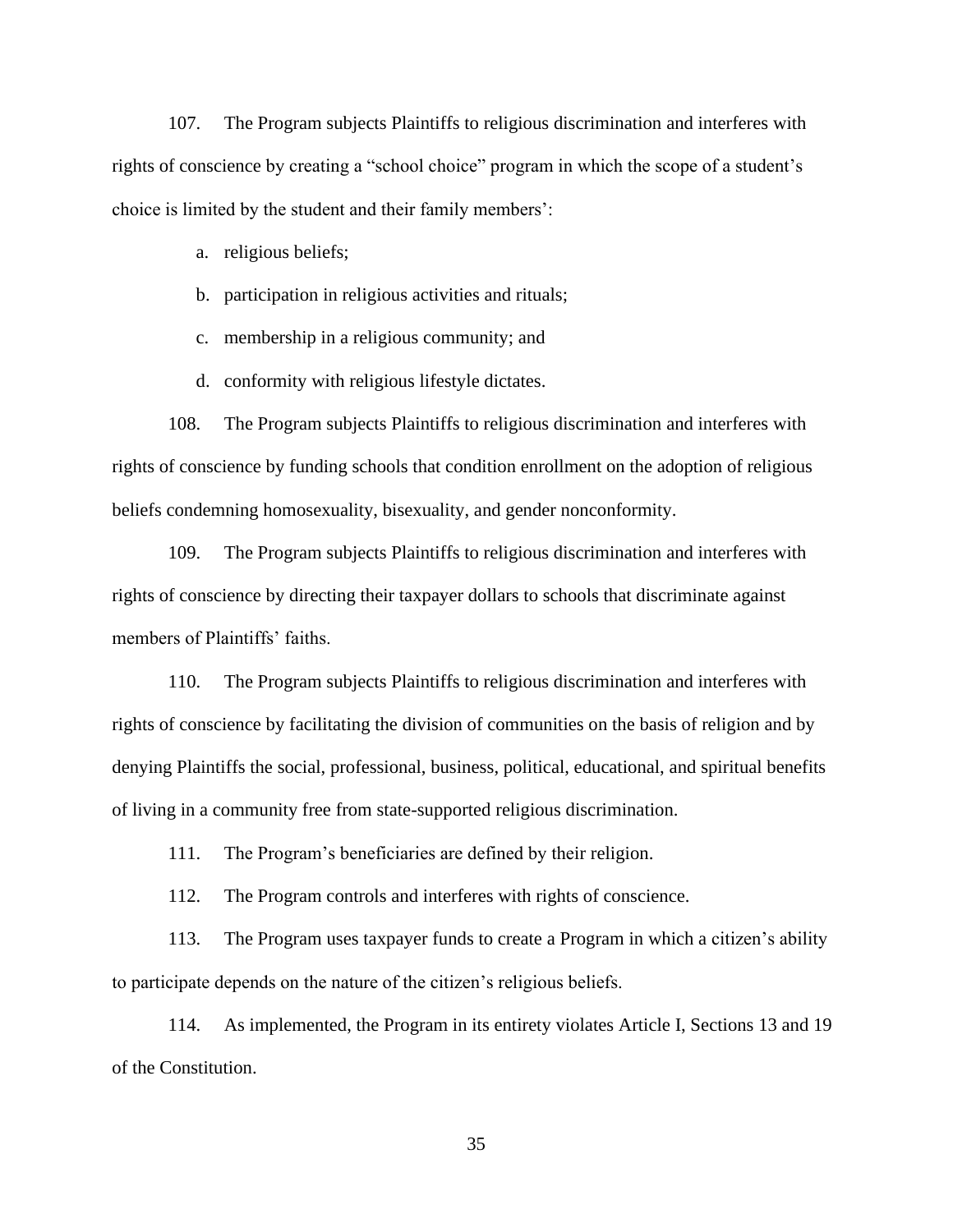115. As implemented, the Program violates Article I, Sections 13 and 19 of the Constitution, insofar as it funds schools that discriminate and interfere with rights of conscience as described in paragraphs 44-49.

#### **SECOND CLAIM FOR RELIEF**

Article I, Sections 13, 15, and 19; Article V, Sections 2(1) and 2(7) of the North Carolina Constitution

116. The foregoing allegations are incorporated by reference.

117. Article I, Section 15 of the North Carolina Constitution provides "The people have a right to the privilege of education, and it is the duty of the State to guard and maintain that right."

118. Article V, Section 2(1) of the North Carolina Constitution provides: "The power of taxation shall be exercised in a just and equitable manner, for public purposes only."

119. Article V, Section 2(7) of the North Carolina Constitution provides: "The General Assembly may enact laws whereby the State, any county, city or town, and any other public corporation may contract with and appropriate money to any person, association, or corporation for the accomplishment of public purposes only."

120. The Program funds private schools that compel their students and their family members to adopt certain religious beliefs, including through threats of discipline and expulsion. The Program renders students' continued education contingent on their willingness to adopt and maintain certain religious beliefs, and to conform with religious lifestyle requirements. As implemented, the Program therefore does not accomplish a public purpose, controls and interferes with rights of conscience, and violates the State's duty to guard and maintain students' right to the privilege of an education.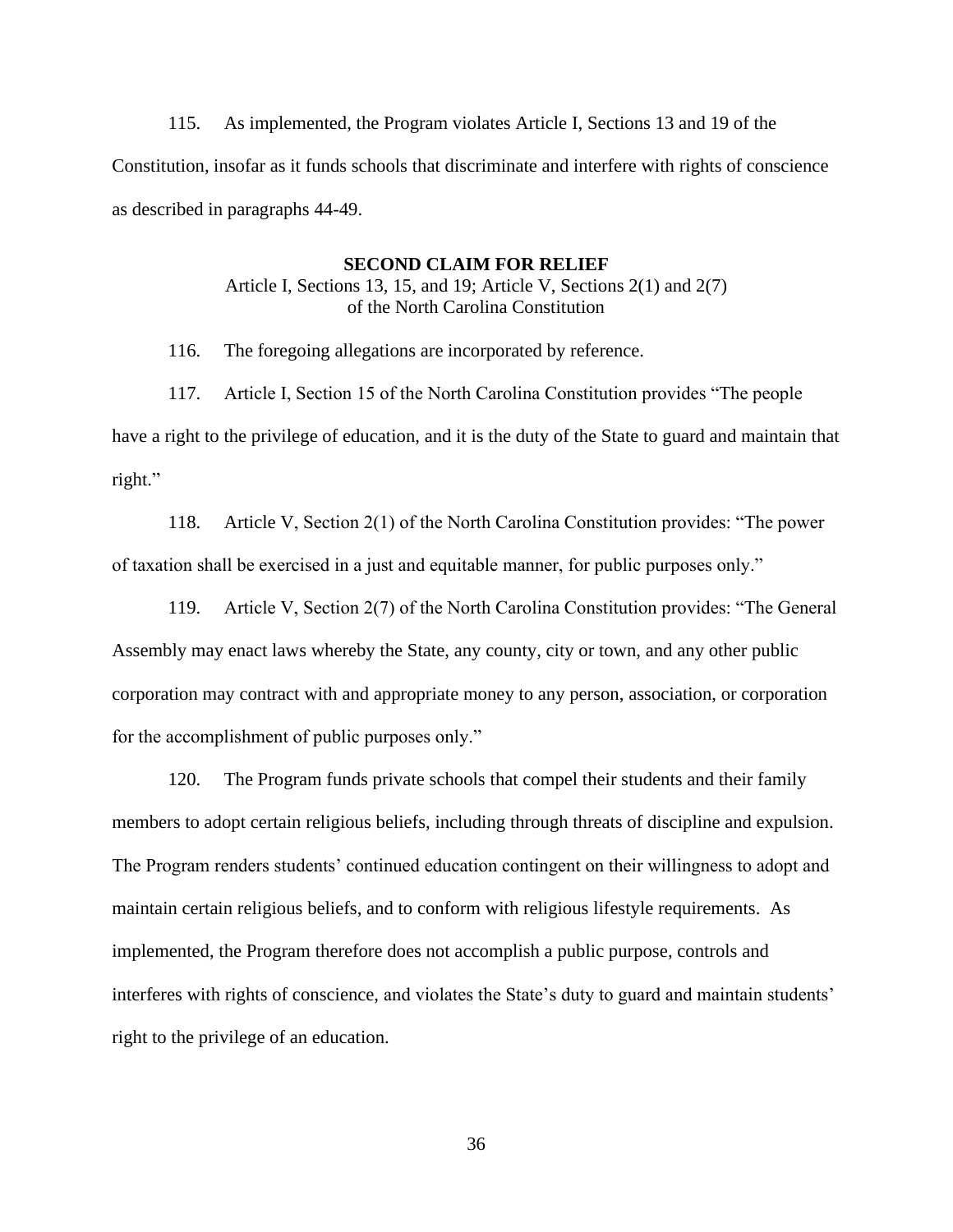121. The Program funds schools that discriminate on the basis of religion, and renders students' publicly-funded educational opportunities contingent on the nature of a student's religious beliefs. As implemented, the Program therefore does not accomplish a public purpose, interferes with rights of conscience, and violates the State's duty to guard and maintain students' right to the privilege of an education.

122. The Program funds schools that discriminate on the basis of sexual orientation, gender identity, and transgender status, and renders the breadth of a students' publicly-funded educational opportunities contingent on the student and their parents' sexual orientation, gender identity, and transgender status, and therefore does not accomplish a public purpose, interferes with rights of conscience, and violates the State's duty to guard and maintain students' right to the privilege of education.

123. The Program funds schools that condition students' enrollment on grounds that are arbitrary, capricious, discriminatory, or otherwise contrary to the public policy of the State, and therefore does not accomplish a public purpose, interferes with rights of conscience, and violates the State's duty to guard and maintain students' right to the privilege of an education.

124. The Program as implemented violates Article I, Sections 13, 14, and 19, and Article V, Sections 2(1) and 2(7), in its entirety.

125. The Program as implemented violates Article I, Sections 13, 14, and 19, and Article V, Sections 2(1) and 2(7), insofar as it funds schools with the attributes described in paragraphs 44-49.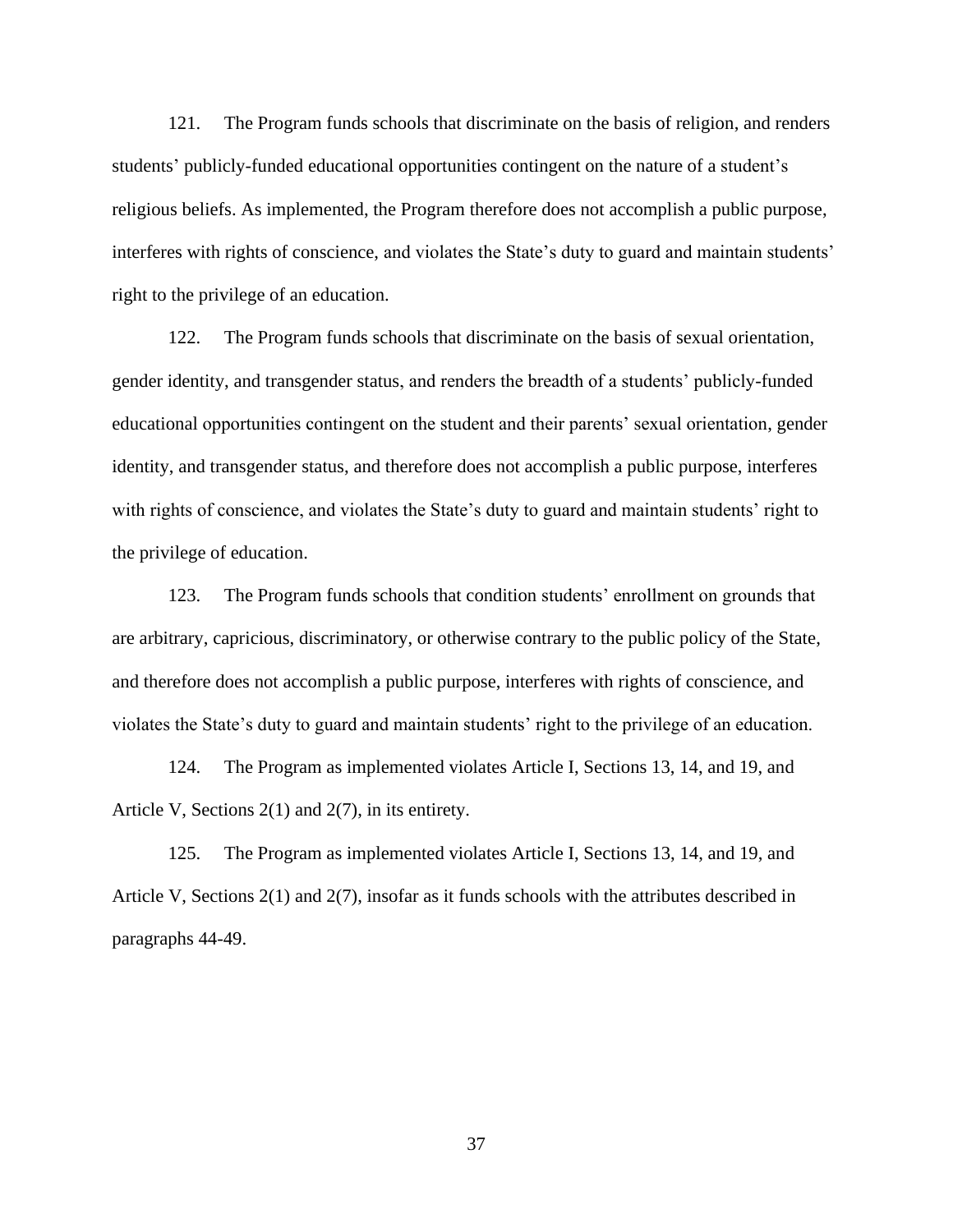#### **THIRD CLAIM FOR RELIEF**

Article I, Section 15; Article V, Section 2(1) and 2(7) of the North Carolina Constitution

126. The foregoing allegations are incorporated by reference.

127. The transfer of taxpayer funds to private schools without any accountability or requirements ensuring that students will actually receive an education is not for the purpose of education or for any other public purpose.

128. As implemented, the State has failed to ensure that schools participating in the Program afford students any educational benefits whatsoever.

129. Distributing taxpayer funds to schools in an arbitrary and capricious manner unrelated to educational objectives is not a valid exercise of constitutional authority.

130. As implemented, SEAA has abdicated its statutory obligations regarding oversight of the Program.

131. The Program as implemented violates Article 1, Section 15, and Article V, Sections 2(1) and 2(7) of the North Carolina Constitution.

# **PRAYER FOR RELIEF**

Plaintiffs request that the Court:

- (1) Declare that the Program as implemented is unconstitutional under the North Carolina Constitution;
- (2) Enter a permanent injunction enjoining the selection of voucher recipients, any further disbursements of money from the Reserve Fund, and any further appropriations to the Reserve Fund;
- (3) Award plaintiffs costs pursuant to N.C. Gen. Stat. § 1-263;